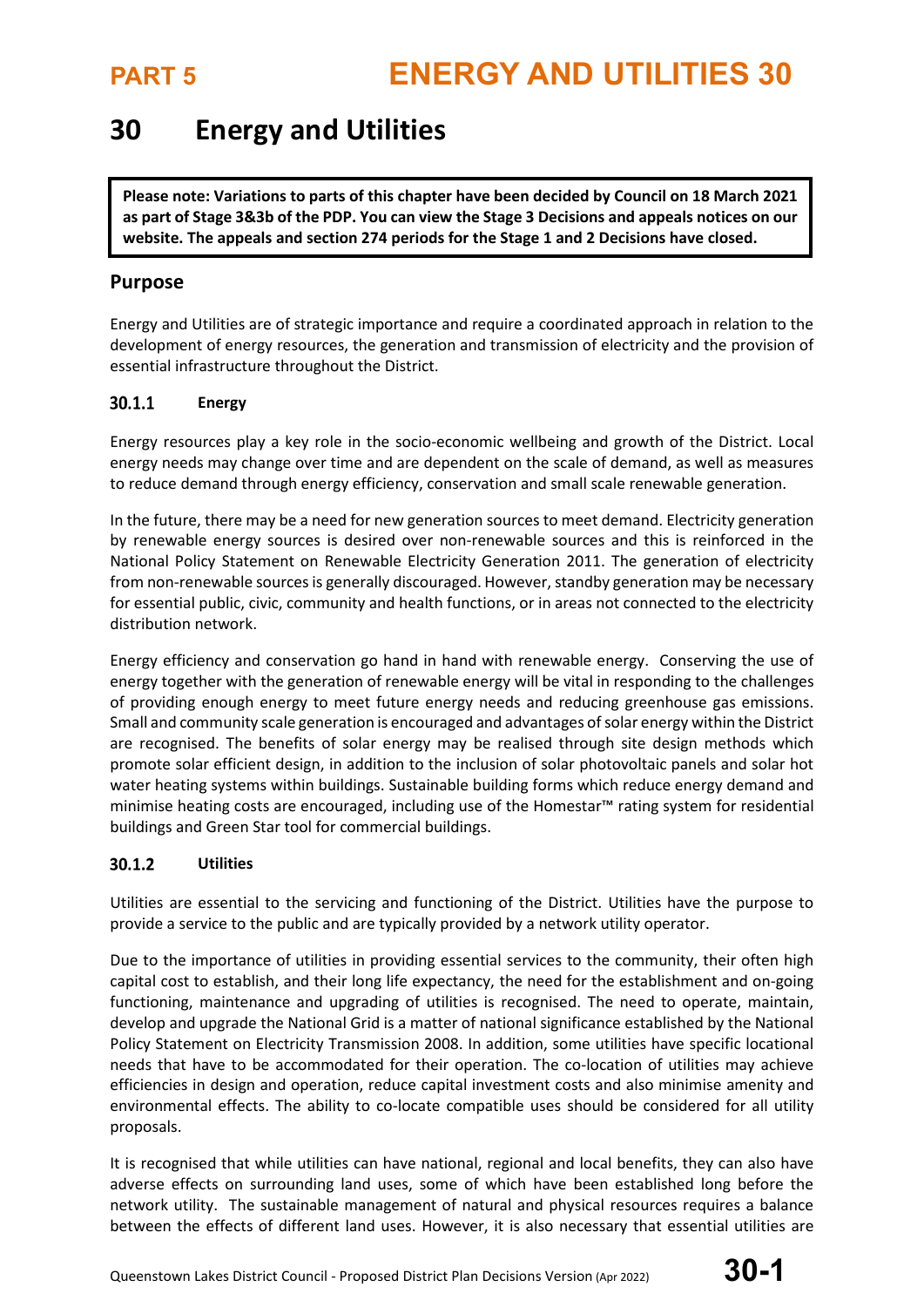protected, where possible, from further encroachment by incompatible activities which may lead to adverse effects including reverse sensitivity effects. This chapter therefore also addresses requirements for sensitive uses and habitable buildings located near to utilities.

Utilities are also required for the purpose of the protection of the community from natural hazards. The provisions in this Chapter address structures and works required for the purpose of natural hazard mitigation, while Chapter 28 (Natural Hazards) focuses on the consequences of subdivision, use and development on, and the natural hazard risk to, those activities.

### **30.2 Objectives and Policies**

### **Energy**

 $30.2.1$ **Objective - The sustainable management of the District's resources benefits from the District's renewable and non-renewable energy resources and the electricity generation facilities that utilise them.**

### **Policies**

- Recognise the national, regional and local benefits of the District's renewable and non-30.2.1.1 renewable electricity generation activities.
- 30.2.1.2 Enable the operation, maintenance, repowering, upgrade of existing non-renewable electricity generation activities and development of new ones where adverse effects can be avoided, remedied or mitigated.

### $30.2.2$ **Objective - The use and development of renewable energy resources achieves the following:**

- a. It maintains or enhances electricity generation capacity while avoiding, reducing or displacing greenhouse gas emissions;
- b. It maintains or enhances the security of electricity supply at local, regional and national levels by diversifying the type and/or location of electricity generation;
- c. It assists in meeting international climate change obligations;
- d. It reduces reliance on imported fuels for the purpose of generating electricity;
- e. It helps with community resilience through development of local energy resources and networks.

### **Policies**

- $30.2.2.1$ Enable the development, operation, maintenance, repowering and upgrading of new and existing renewable electricity generation activities, (including small and community scale), in a manner that:
	- a. recognises the need to locate renewable electricity generation activities where the renewable electricity resources are available;
	- b. recognises logistical and technical practicalities associated with renewable electricity generation activities;
	- c. provides for research and exploratory-scale investigations into existing and emerging renewable electricity generation technologies and methods.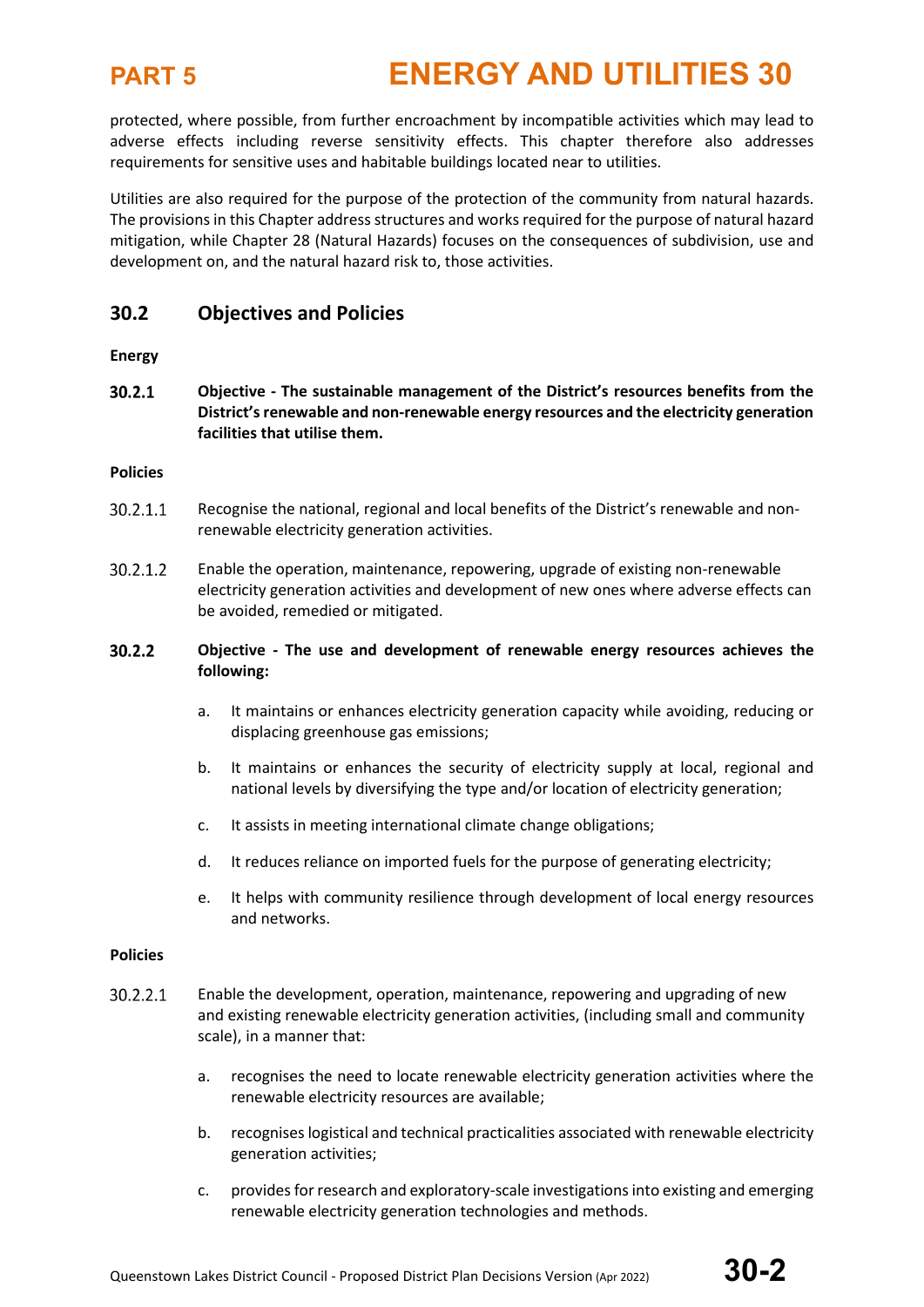30.2.2.2 Enable new technologies using renewable energy resources to be investigated and established in the district.

### $30.2.3$ **Objective - Energy resources are developed and electricity is generated, in a manner that minimises adverse effects on the environment.**

### **Policies**

- 30.2.3.1 Promote the incorporation of Small and Community-Scale Distributed Electricity Generation structures and associated buildings (whether temporary or permanent) as a means to improve efficiency and reduce energy demands.
- 30.2.3.2 Ensure the visual effects of Wind Electricity Generation do not exceed the capacity of an area to absorb change or significantly detract from landscape and visual amenity values.
- $30.2.3.3$ Promote Biomass Electricity Generation in proximity to available fuel sources that minimise external effects on the surrounding road network and the amenity values of neighbours.
- 30.2.3.4 Assess the effects of Renewable Electricity Generation proposals, other than Small and Community Scale with regards to:
	- a. landscape values and areas of significant indigenous flora or significant habitat for indigenous fauna;
	- b. recreation and cultural values, including relationships with tangata whenua;
	- c. amenity values;
	- d. the extent of public benefit and outcomes of location specific cost-benefit analysis.
- 30.2.3.5 Existing energy facilities, associated infrastructure and undeveloped energy resources are protected from incompatible subdivision, land use and development.
- 30.2.3.6 To compensate for adverse effects, consideration must be given to any offset measures (including biodiversity offsets) and/or environmental compensation including those which benefit the local environment and community affected.
- 30.2.3.7 Consider non-renewable energy resources including standby power generation and Stand Alone Power systems, with particular regard to servicing activities in remote locations, and where adverse effects can be mitigated.

### 30.2.4 **Objective - Subdivision layout, site layout and building design takes into consideration energy efficiency and conservation.**

### **Policies**

- 30.2.4.1 Encourage energy efficiency and conservation practices, including use of energy efficient materials and renewable energy in development.
- 30.2.4.2 Encourage subdivision and development to be designed so that buildings can utilise energy efficiency and conservation measures, including by orientation to the sun and through other natural elements, to assist in reducing energy consumption.
- 30.2.4.3 Encourage Small and Community-Scale Distributed Electricity Generation and Solar Water Heating structures within new or altered buildings.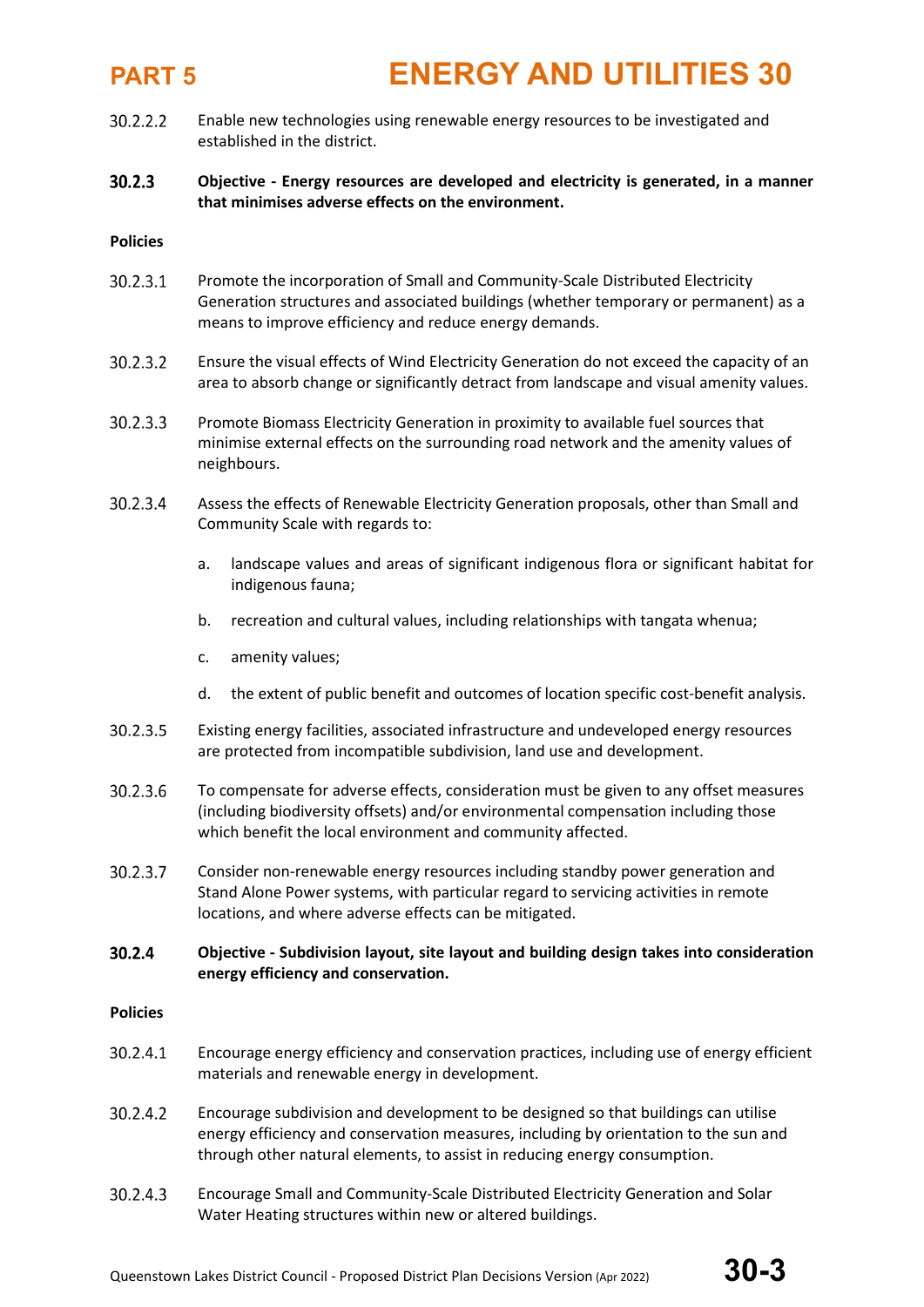- 30.2.4.4 Encourage building design which achieves a Homestar™ certification rating of 6 or more for residential buildings, or a Green Star rating of at least 4 stars for commercial buildings.
- 30.2.4.5 Transport networks should be designed so that the number, length and need for vehicle trips is minimised, and reliance on private motor vehicles is reduced, to assist in reducing energy consumption.
- 30.2.4.6 Control the location of buildings and outdoor living areas to reduce impediments to access to sunlight.

### **Utilities**

30.2.5 **Objective - The growth and development of the District is supported by utilities that are able to operate effectively and efficiently.**

### **Policies**

- 30.2.5.1 Utilities are provided to service new development prior to buildings being occupied, and activities commencing.
- 30.2.5.2 Ensure the efficient management of solid waste by:
	- a. encouraging methods of waste minimisation and reduction such as re-use and recycling;
	- b. providing landfill sites with the capacity to cater for the present and future disposal of solid waste;
	- c. assessing trends in solid waste;
	- d. identifying solid waste sites for future needs;
	- e. consideration of technologies or methods to improve operational efficiency and sustainability (including the potential use of landfill gas as an energy source);
	- f. providing for the appropriate re-use of decommissioned landfill sites.
- 30.2.5.3 Recognise the future needs of utilities and ensure their provision in conjunction with the provider.
- 30.2.5.4 Assess the priorities for servicing established urban areas, which are developed but are not reticulated.
- 30.2.5.5 Ensure reticulation of those areas identified for urban expansion or redevelopment is achievable, and that a reticulation system be implemented prior to subdivision.
- 30.2.5.6 Encourage low impact design techniques which may reduce demands on local utilities.
- 30.2.6 **Objective - The operation, maintenance, development and upgrading of utilities supports the well-being of the community.**

### **Policies**

30.2.6.1 Provide for the operation, maintenance or upgrading of utilities to ensure their on-going viability and efficiency.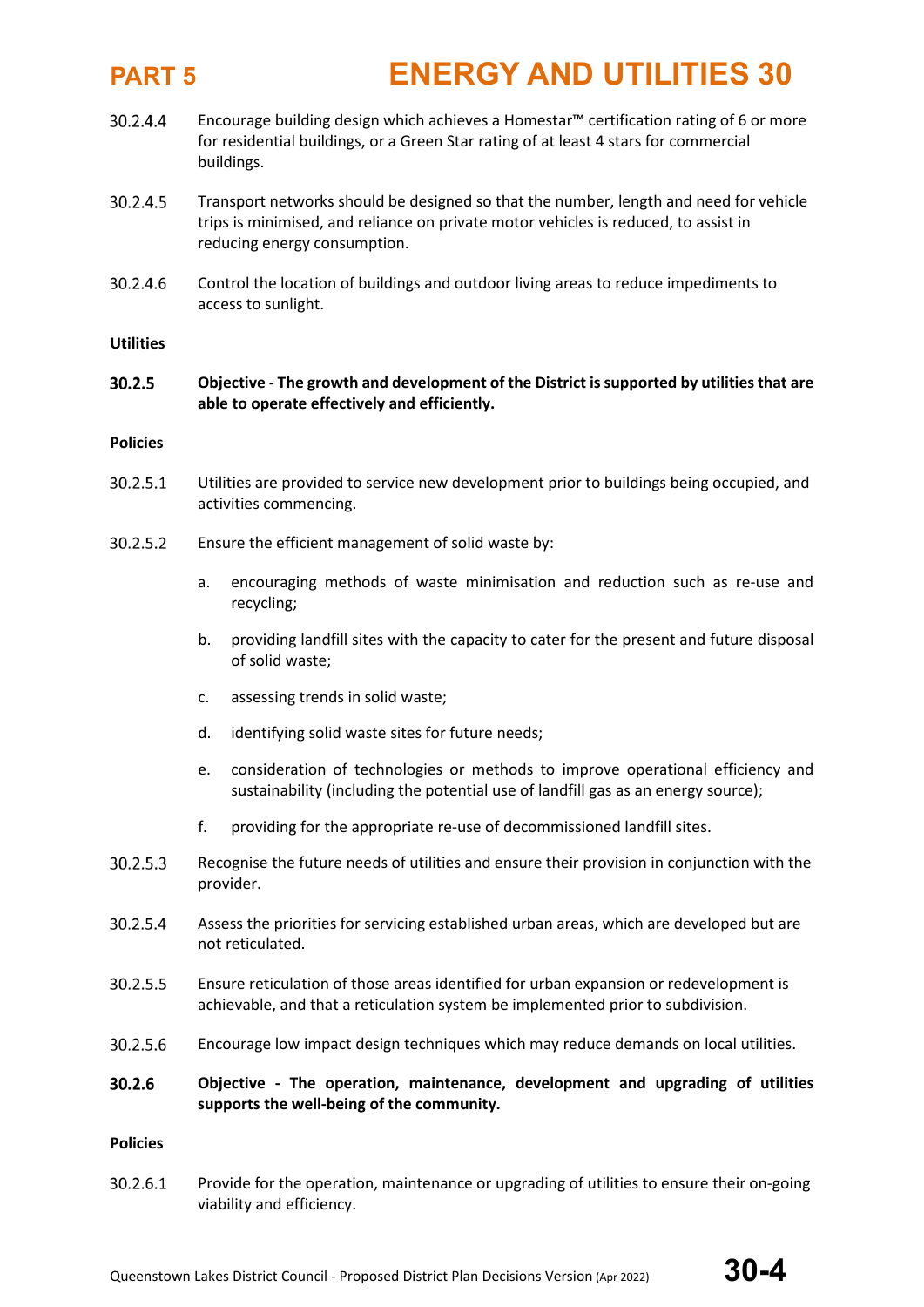- 30.2.6.2 When considering the effects of proposed utility developments consideration must be given to alternatives, and also to how adverse effects will be managed through the route, site and method selection process, while taking into account the locational, technical and operational requirements of the utility and the benefits associated with the utility.
- 30.2.6.3 Ensure that the adverse effects of utilities on the environment are managed while taking into account the positive social, economic, cultural and environmental benefits that utilities provide, including:
	- a. enabling enhancement of the quality of life and standard of living for people and communities;
	- b. providing for public health and safety;
	- c. enabling the functioning of businesses;
	- d. enabling economic growth;
	- e. enabling growth and development;
	- f. protecting and enhancing the environment;
	- g. enabling the transportation of freight, goods, people;
	- h. enabling interaction and communication.
- 30.2.6.4 Encourage the co-location of facilities where operationally and technically feasible.
- 30.2.6.5 Manage land use, development and/or subdivision in locations which could compromise the safe and efficient operation of utilities.

### $30.2.7$ **Objective - The adverse effects of utilities on the surrounding environments are avoided or minimised.**

### **Policies**

- 30.2.7.1 Manage the adverse effects of utilities on the environment by:
	- a. avoiding their location on sensitive sites, including heritage and special character areas, Outstanding Natural Landscapes and Outstanding Natural Features, and skylines and ridgelines and where avoidance is not practicable, avoid significant adverse effects and minimise other adverse effects on those sites, areas, landscapes or features;
	- b. encouraging co-location or multiple use of network utilities where this is efficient and practicable in order to avoid, remedy or mitigate adverse effects on the environment;
	- c. ensuring that redundant utilities are removed;
	- d. using landscaping and or colours and finishes to reduce visual effects;
	- e. integrating utilities with the surrounding environment; whether that is a rural environment or existing built form.
- 30.2.7.2 Require the undergrounding of new utilities servicing new areas of development, other than the National Grid, where technically feasible.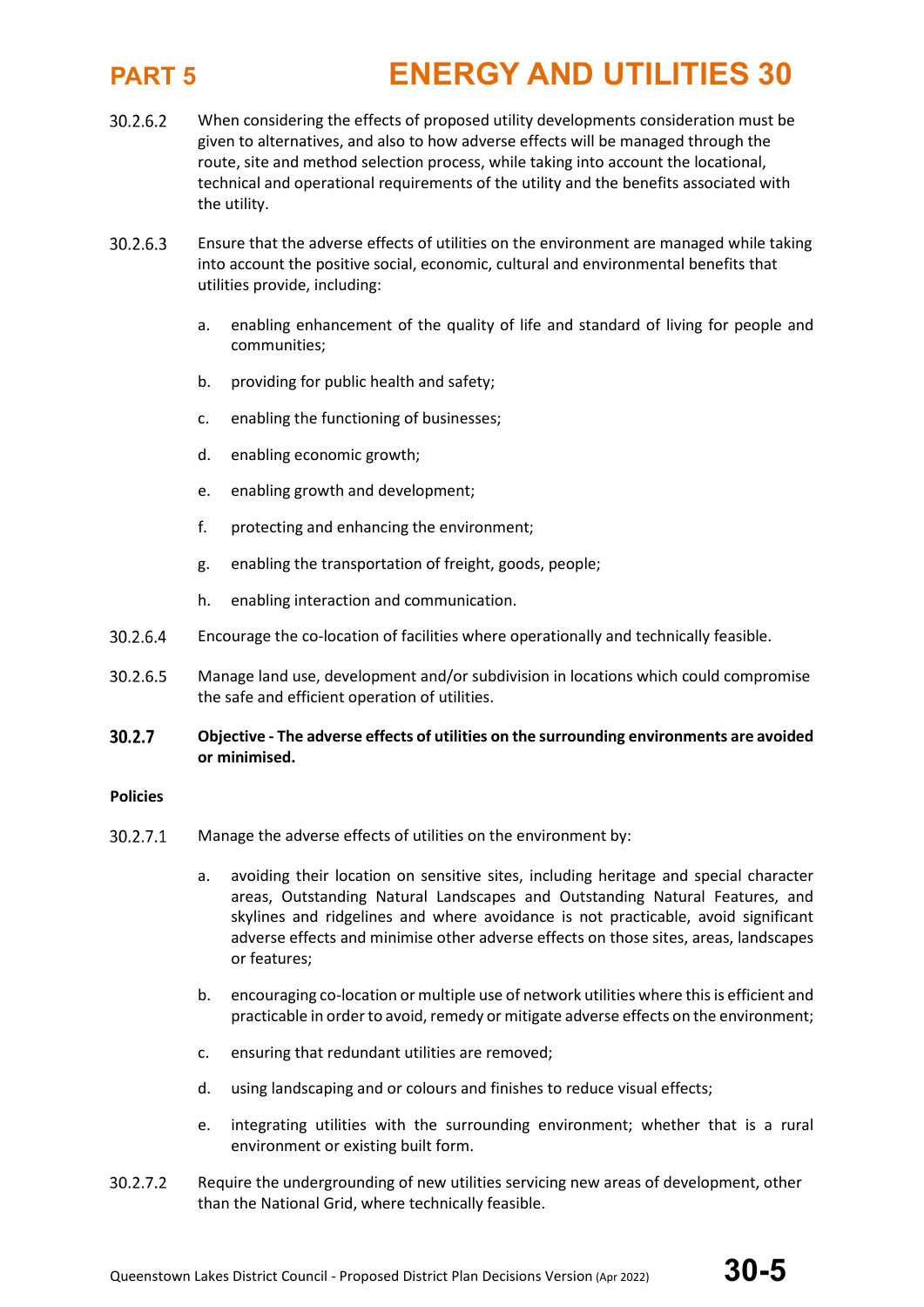- 30.2.7.3 Encourage the replacement of existing overhead services other than the National Grid, with underground reticulation or the upgrading of the existing overhead services, where technically feasible.
- 30.2.7.4 Take account of economic and operational needs in assessing the location and external appearance of utilities.
- $30.2.8$ **Objective - The ongoing operation, maintenance, development and upgrading of the National Grid subject to the adverse effects on the environment of the National Grid network being managed.**

### **Policies**

- 30.2.8.1 Enabling the use and development of the National Grid by managing its adverse effects by:
	- a. only allowing buildings, structures and earthworks in the National Grid Yard where they will not compromise the operation, maintenance, upgrade and development of the National Grid;
	- b. avoiding Sensitive Activities within the National Grid Yard;
	- c. managing potential electrical hazards, and the adverse effects of buildings, structures and Sensitive Activities on the operation, maintenance, upgrade and development of the Frankton Substation;
	- d. managing subdivision within the National Grid corridor so as to facilitate good amenity and urban design outcomes.
- $30.2.9$ **Objective – Natural hazard mitigation structures and works that are required to reduce risk to people, property, and the community are enabled in a manner that minimises adverse effects on the environment.**

### **Policies**

- 30.2.9.1 Enable the repair and maintenance of natural hazard mitigation structures, facilities, and plant required for the protection of the community.
- 30.2.9.2 Provide for natural hazard mitigation structures and works that are required to reduce risk to people, property and the community while:
	- a. seeking to avoid significant adverse effects;
	- where there is no reasonable alternative and avoidance of significant adverse effects is not practicable, remedying or mitigating adverse effects; and
	- c. minimising other adverse effects.
- 30.2.9.3 Minimise any displacement of natural hazard risk off-site that may result from natural hazards mitigation structures and works.
- 30.2.9.4 Encourage natural hazard mitigation structures and works that result in low residual risk from natural hazards.
- 30.2.9.5 Recognise that natural hazard mitigation structures and works may have a functional need to locate within sensitive areas, with the potential for adverse effects on the values of those sensitive areas, including: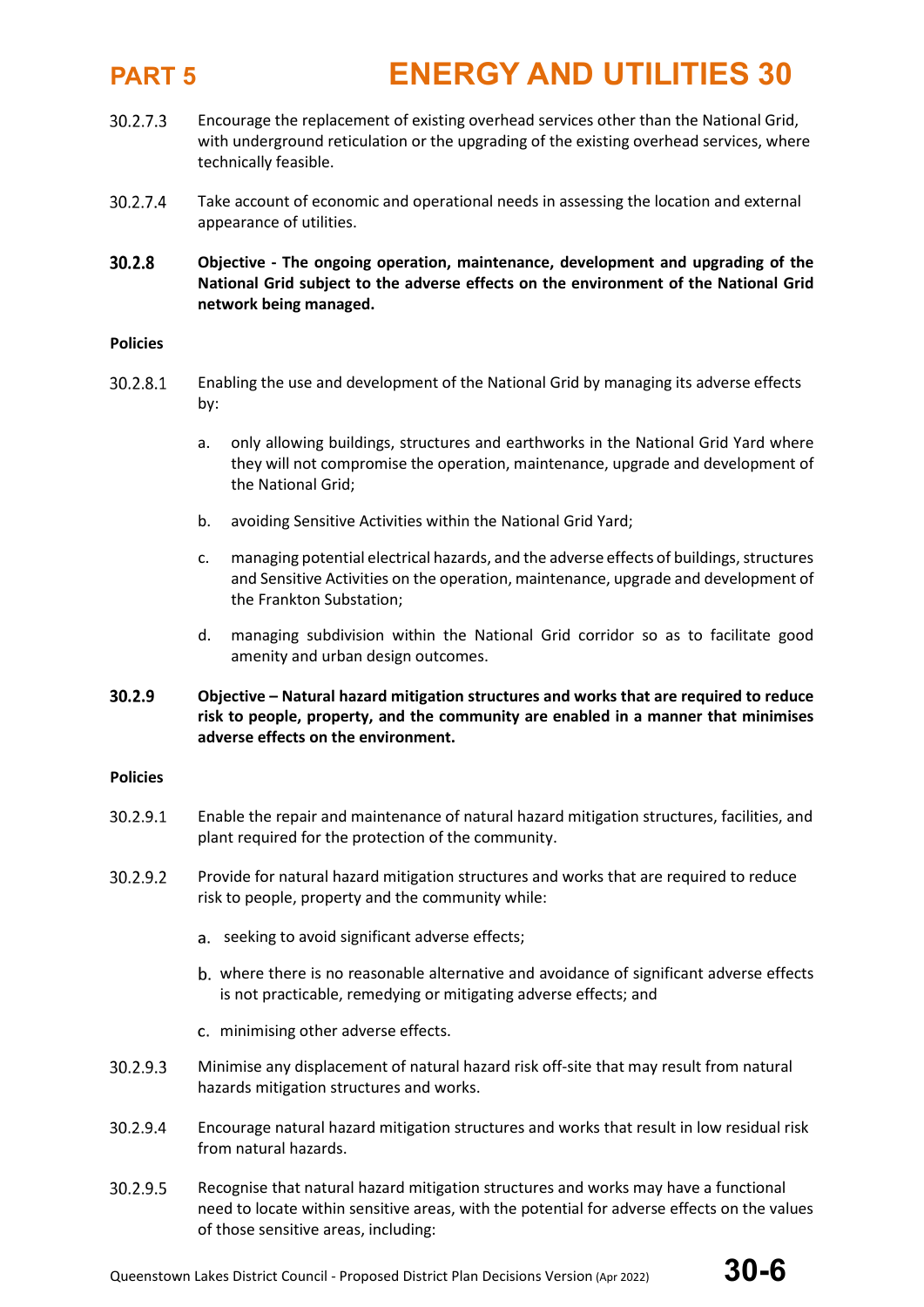

- a. Significant Natural Areas, including other areas that meet the criteria for significance in Policy 33.2.1.8;
- b. heritage features, heritage precincts, heritage overlay areas and protected trees;
- c. overlays and zones with special character areas including the Queenstown, Wānaka and Arrowtown town centres and the Arrowtown Residential Historic Management Zone;
- d. Outstanding Natural Landscapes and Outstanding Natural Features;
- e. Rural Character Landscape and other amenity landscapes;
- f. lakes, rivers and their margins;
- Wāhi tūpuna; and
- h. Open Space and Recreation Zones.

### **30.3 Other Provisions and Rules**

### $30.3.1$ **District Wide**

Attention is drawn to the following District Wide Chapters.

| 1 | Introduction                                          | Definitions<br>$\overline{2}$ | 3<br><b>Strategic Direction</b>        |
|---|-------------------------------------------------------|-------------------------------|----------------------------------------|
| 4 | Urban Development                                     | 5<br>Tangata Whenua           | 6<br>Landscapes and Rural<br>Character |
|   | 25 Earthworks                                         | 26 Historic Heritage          | 27 Subdivision                         |
|   | 28 Natural Hazards                                    | Transport<br>29               | 31 Signs                               |
|   | 32 Protected Trees                                    | 33 Indigenous Vegetation      | 34 Wilding Exotic Trees                |
|   | 35 Temporary Activities<br>and Relocated Buildings    | 36 Noise                      | Designations<br>37                     |
|   | Plan<br>web<br><b>District</b><br>mapping application |                               |                                        |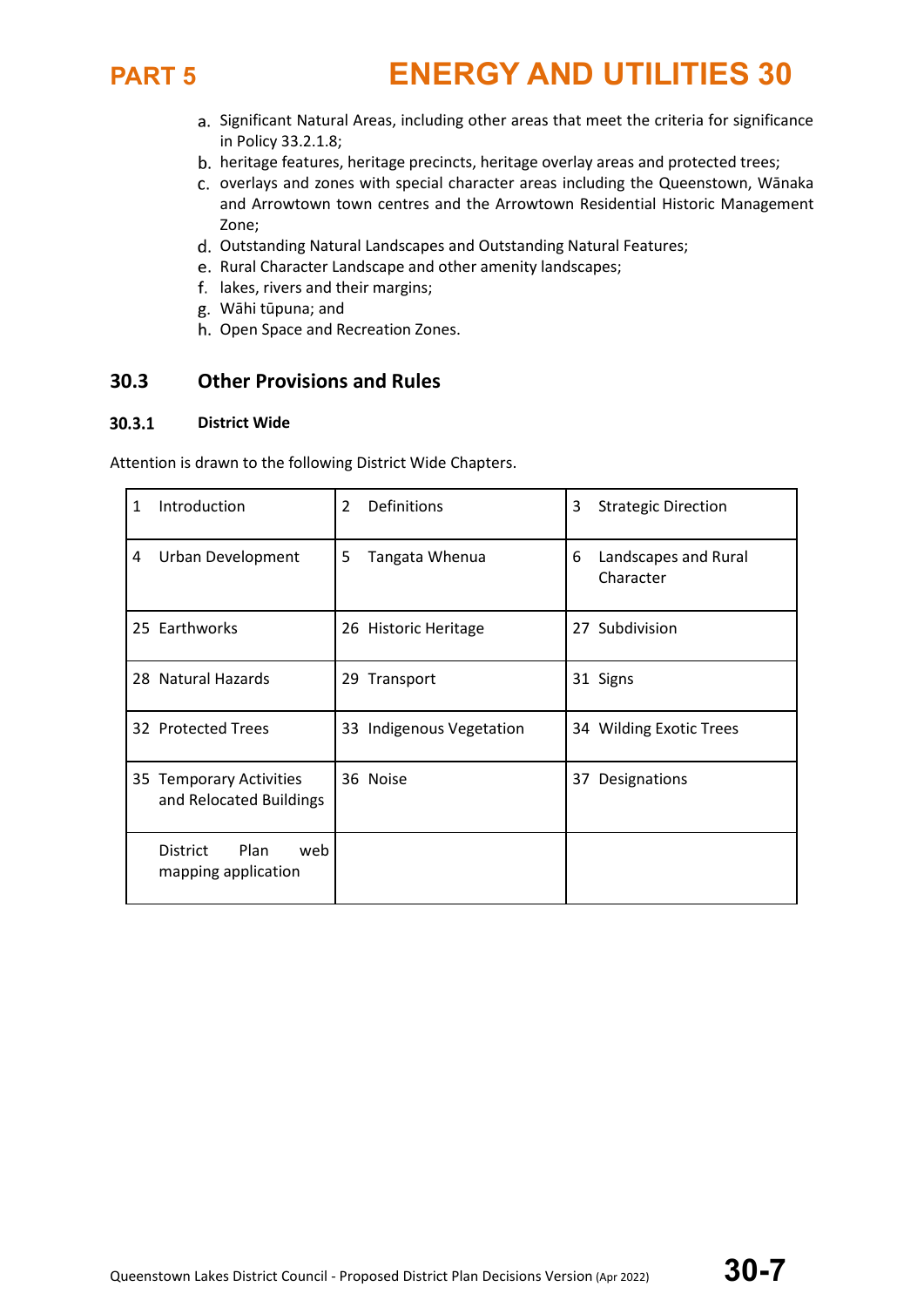

### $30.3.2$ **Information on National Environmental Standards and Regulations**

Resource Management (National Environmental Standard for Electricity  $a<sub>1</sub>$ Transmission Activities) Regulations 2009:

Notwithstanding any other rules in the District Plan, the National Grid existing as at 14 January 2010 is covered by the Resource Management (National Environmental Standard for Electricity Transmission Activities) Regulations 2009 (NESETA) and must comply with the NESETA.

The provisions of the NESETA prevail over the provisions of this District Plan to the extent of any inconsistency. No other rules in the District Plan that duplicate or conflict with the Standard shall apply.

b. Resource Management (National Environmental Standards for Telecommunications Facilities "NESTF") Regulations 2016:

The NESTF 2016 controls a variety of telecommunications facilities and related activities as permitted activities subject to standards, including:

- i. cabinets in and outside of road reserve;
- ii. antennas on existing and new poles in the road reserve;
- iii. replacement, upgrading and co-location of existing poles and antennas outside the road reserve;
- iv. new poles and antennas in rural areas;
- v. antennas on buildings;
- vi. small-cell units on existing structures;
- vii. telecommunications lines (underground, on the ground and overhead) and facilities in natural hazard areas; and
- viii. associated earthworks.

All telecommunications facilities are controlled by the NESTF 2016 in respect of the generation of radiofrequency fields.

The NESTF 2016 and relevant guidance for users can be found at: http://www.mfe.govt.nz/rma/legislative-tools/national-environmentalstandards/national-environmental-standards .

The provisions of the NESTF 2016 prevail over the provisions of this District Plan, to the extent of any inconsistency. No other rules in the District Plan that duplicate or conflict with the NESTF 2016 shall apply. However, District Plan provisions continue to apply to some activities covered by the NESTF 2016, including those which, under regulations 44 to 52, enable rules to be more stringent than the NESTF, such as being subject to heritage rules, Significant Natural Areas, Outstanding Natural Features and Landscapes, and amenity landscape rules.

c. New Zealand Electrical Code of Practice for Electrical Safe Distances.

Compliance with the New Zealand Electrical Code of Practice for Electrical Safe Distances ("NZECP 34:2001") is mandatory under the Electricity Act 1992. All activities regulated by the NZECP 34:2001 (such as buildings, earthworks and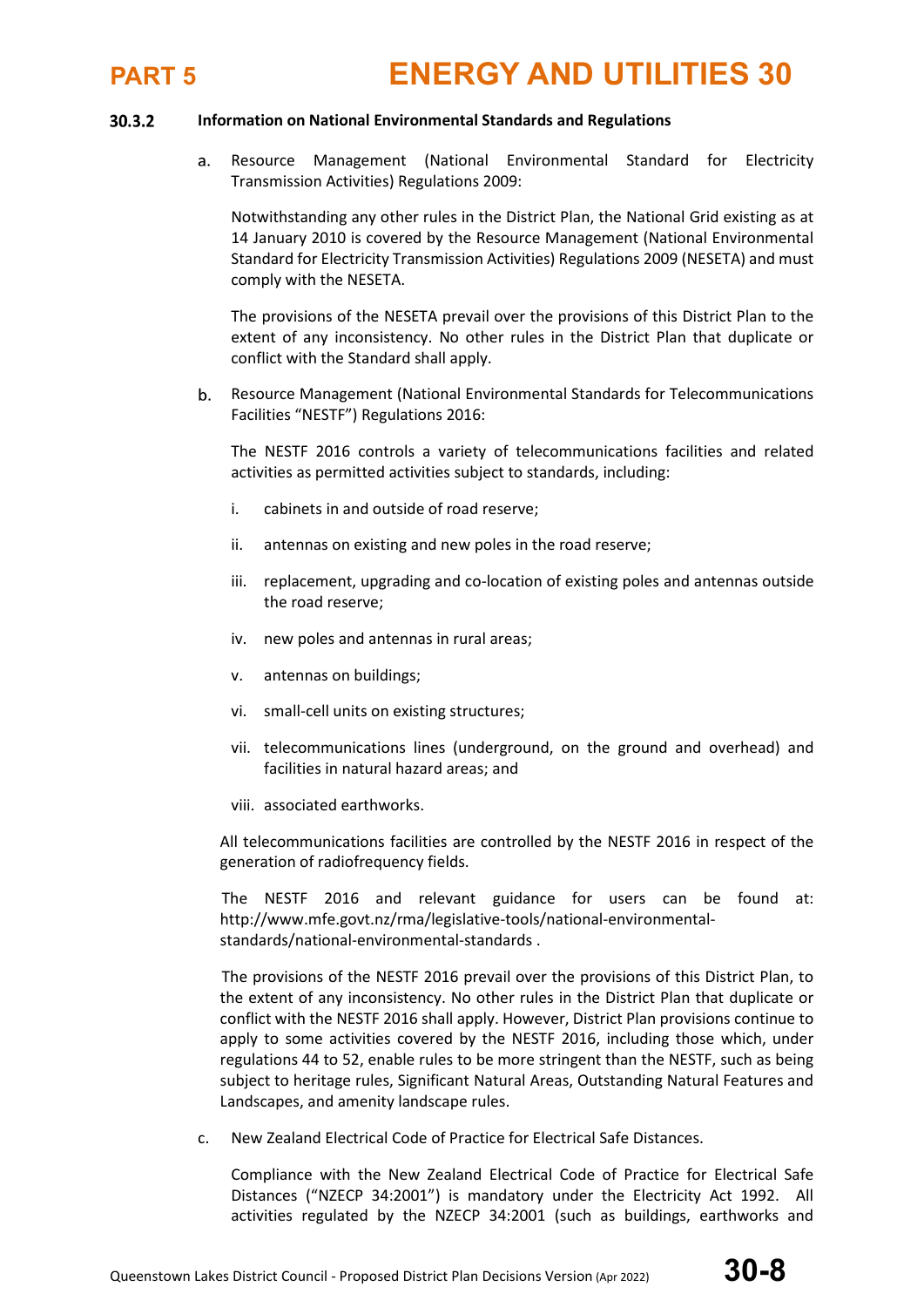

conductive fences), including any activities that are otherwise permitted by the District Plan must comply with this legislation.

Advice Note: To assist plan users in complying with NZECP 34:2001, the major distribution components of the Aurora network (the Electricity sub-transmission infrastructure and significant electricity distribution infrastructure) are shown on the District Plan web mapping application.

For the balance of Aurora's network plan users are advised to consult with Aurora's network maps at www.auroraenergy.co.nz or contact Aurora directly for advice.

Compliance with this District Plan does not ensure compliance with NZECP 34:2001.

d. Advice Note: Electricity (Hazards from Trees) Regulations 2003.

Vegetation to be planted around electricity networks should be selected and/or managed to ensure that it will not result in that vegetation breaching the Electricity (Hazards from Trees) Regulations 2003.

### $30.3.3$ **Interpreting and Applying the Rules**

- 30.3.3.1 A permitted activity must comply with all the rules listed in the Activity and Standards tables, and any relevant district wide rules unless any of the exceptions set out in Rule 30.3.3.3 apply.
- 30.3.3.2 Where an activity does not comply with a Standard listed in the Standards table, the activity status identified by the Non-Compliance Status column applies. Where an activity breaches more than one Standard, the most restrictive status applies to the Activity.
- 30.3.3.3 The rules contained in this Chapter prevail over any other rules that may apply to energy and utilities in the District Plan, unless specifically stated to the contrary and with the exception of:
	- a. 25 Earthworks.
	- b. 26 Historic Heritage.
	- c. 32 Protected Trees.
	- d. 33 Indigenous Vegetation and Biodiversity.
	- e. 35 Temporary Activities and Relocated Buildings.
	- f. 36 Noise.
	- g. 39 Wāhi Tūpuna.

Note: Utilities can also be provided as designations if the utility operator is a requiring authority. Refer to Chapter 37 – Designations of the Plan for conditions and descriptions of designated sites.

30.3.3.4 Roads are defined as a utility, however the rules in this Chapter do not apply to the construction, management, upgrading or use of Roads of the Transport Network. These activities are managed by Chapter 27 Subdivision and Development and Chapter 29 Transport.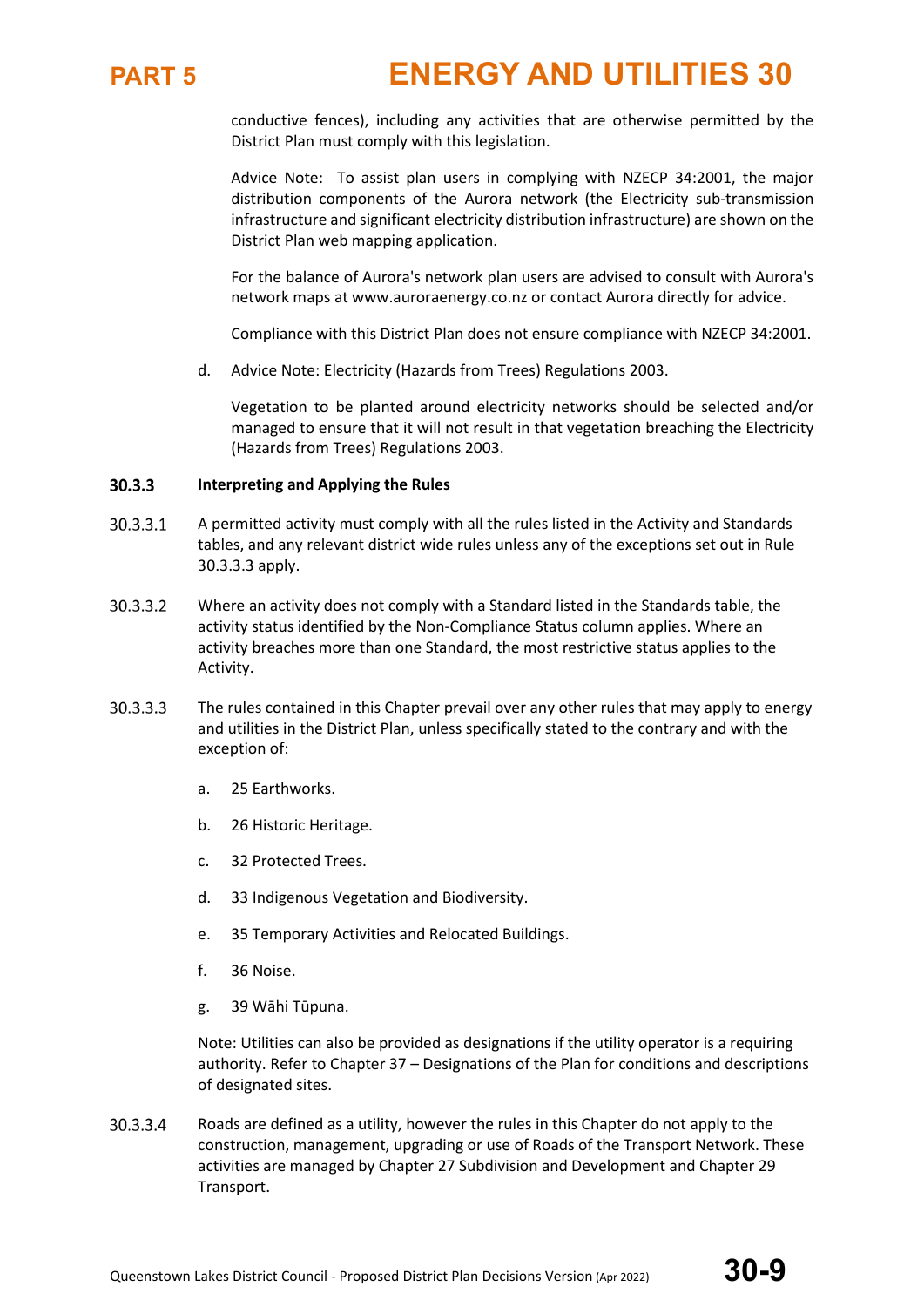30.3.3.5 Airports and approach control services are defined as utilities. Some Airport Related Activities are also defined as utilities. However the rules in this Chapter do not apply to Airport Activities or Airport Related Activities within the Airport Zone (Chapter 17). Airport Activities and Airport Related Activities within the Airport Zone are managed in Chapter 17.

| 30.3.3.6 | The following abbreviations are used in the tables. |
|----------|-----------------------------------------------------|
|----------|-----------------------------------------------------|

| P         | Permitted                |    | Controlled    |
|-----------|--------------------------|----|---------------|
| <b>RD</b> | Restricted Discretionary | D  | Discretionary |
| <b>NC</b> | Non Complying            | PR | Prohibited    |

## **30.4 Energy Rules**

| 30.4.1   | <b>Renewable Energy Activities</b>                                                                                                                                                                                                                                                                                                                                                                                                                                                                                                        | <b>Activity</b><br><b>Status</b> |
|----------|-------------------------------------------------------------------------------------------------------------------------------------------------------------------------------------------------------------------------------------------------------------------------------------------------------------------------------------------------------------------------------------------------------------------------------------------------------------------------------------------------------------------------------------------|----------------------------------|
| 30.4.1.1 | Small and Community-Scale Distributed Electricity Generation and<br>Solar Water Heating (including any structures and associated<br>buildings but excluding Wind Electricity Generation), other than<br>those activities restricted by Rule 30.4.1.4.                                                                                                                                                                                                                                                                                     | P                                |
| 30.4.1.2 | Small and Community-Scale Distributed Wind Electricity Generation<br>within the Rural Zone, Gibbston Character Zone and Rural Lifestyle<br>Zone that complies with Rule 30.4.2.3<br>Control is reserved to the following:<br>noise;<br>a.<br>visual effects;<br>b.<br>colour;<br>c.<br>vibration.<br>d.                                                                                                                                                                                                                                   | $\mathsf{C}$                     |
| 30.4.1.3 | Renewable Electricity Generation Activities, limited to masts, drilling<br>and water monitoring for the purpose of research and exploratory-<br>scale investigations that are temporary.<br>Discretion is restricted to:<br>the duration of works and the research purpose;<br>a.<br>the location of investigation activities and facilities, including<br>b.<br>proximity to, and effects on, sensitive uses and environments;<br>the height and scale of facilities and potential visual effects;<br>c.<br>environmental effects.<br>d. | <b>RD</b>                        |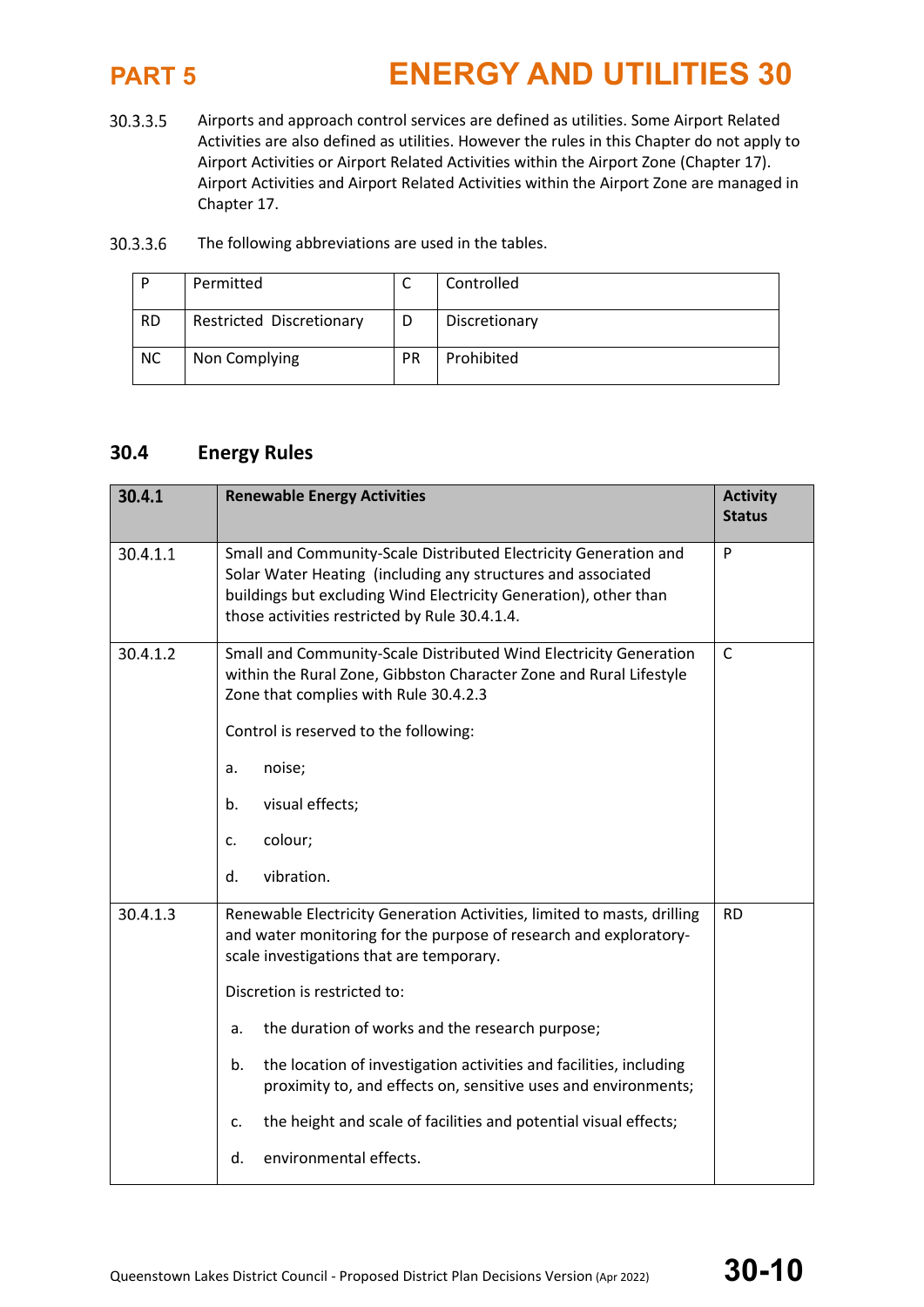| 30.4.1   | <b>Renewable Energy Activities</b>                                                                                                                                                                                  | <b>Activity</b><br><b>Status</b> |
|----------|---------------------------------------------------------------------------------------------------------------------------------------------------------------------------------------------------------------------|----------------------------------|
| 30.4.1.4 | Small and Community-Scale Distributed Electricity Generation and<br>Solar Water Heating including any structures and associated<br>buildings, which is either:                                                      | D                                |
|          | Wind Electricity Generation other than that provided for in Rule<br>a.<br>30.4.1.2 or where it is sited within the wāhi tūpuna overlay.                                                                             |                                  |
|          | <b>OR</b>                                                                                                                                                                                                           |                                  |
|          | Located in any of the following sensitive environments:<br>b.                                                                                                                                                       |                                  |
|          | i.<br>Arrowtown Residential Historic Management Zone;                                                                                                                                                               |                                  |
|          | ii.<br>Town Centre Special Character Areas;                                                                                                                                                                         |                                  |
|          | <b>Significant Natural Areas;</b><br>iii.                                                                                                                                                                           |                                  |
|          | <b>Outstanding Natural Landscapes;</b><br>iv.                                                                                                                                                                       |                                  |
|          | <b>Outstanding Natural Features;</b><br>v.                                                                                                                                                                          |                                  |
|          | Heritage Features and Heritage Overlay Areas.<br>vi.                                                                                                                                                                |                                  |
| 30.4.1.5 | Renewable Electricity Generation Activities, other than Small and<br>Community-Scale Distributed Electricity Generation, and including<br>any new or additional building housing plant and electrical<br>equipment. | D                                |

| 30.4.2   | <b>Renewable Energy Standards</b>                                                                                                                                                                                                                                           | <b>Activity</b><br><b>Status</b> |
|----------|-----------------------------------------------------------------------------------------------------------------------------------------------------------------------------------------------------------------------------------------------------------------------------|----------------------------------|
| 30.4.2.1 | Small and Community-Scale Distributed Electricity Generation and<br>Solar Water Heating must:                                                                                                                                                                               | D                                |
|          | 30.4.2.1.1 Not overhang the edge of any building.                                                                                                                                                                                                                           |                                  |
|          | 30.4.2.1.2 Be finished in recessive colours: black, dark blue, grey or<br>brown if Solar Electricity Generation cells, modules or<br>panels.                                                                                                                                |                                  |
|          | 30.4.2.1.3 Be finished in similar recessive colours to those in the above<br>standard if frames, mounting or fixing hardware. Recessive<br>colours must be selected to be the closest colour to the<br>building to which they form part of, are attached to, or<br>service. |                                  |
|          | 30.4.2.1.4 Be set back in accordance with the internal and road<br>boundary setbacks for buildings in the zone in which they<br>are located. Any exemptions identified in the zone rules for<br>accessory buildings do not apply.                                           |                                  |
|          | 30.4.2.1.5 Not intrude through any recession planes applicable in the<br>zone in which they are located.                                                                                                                                                                    |                                  |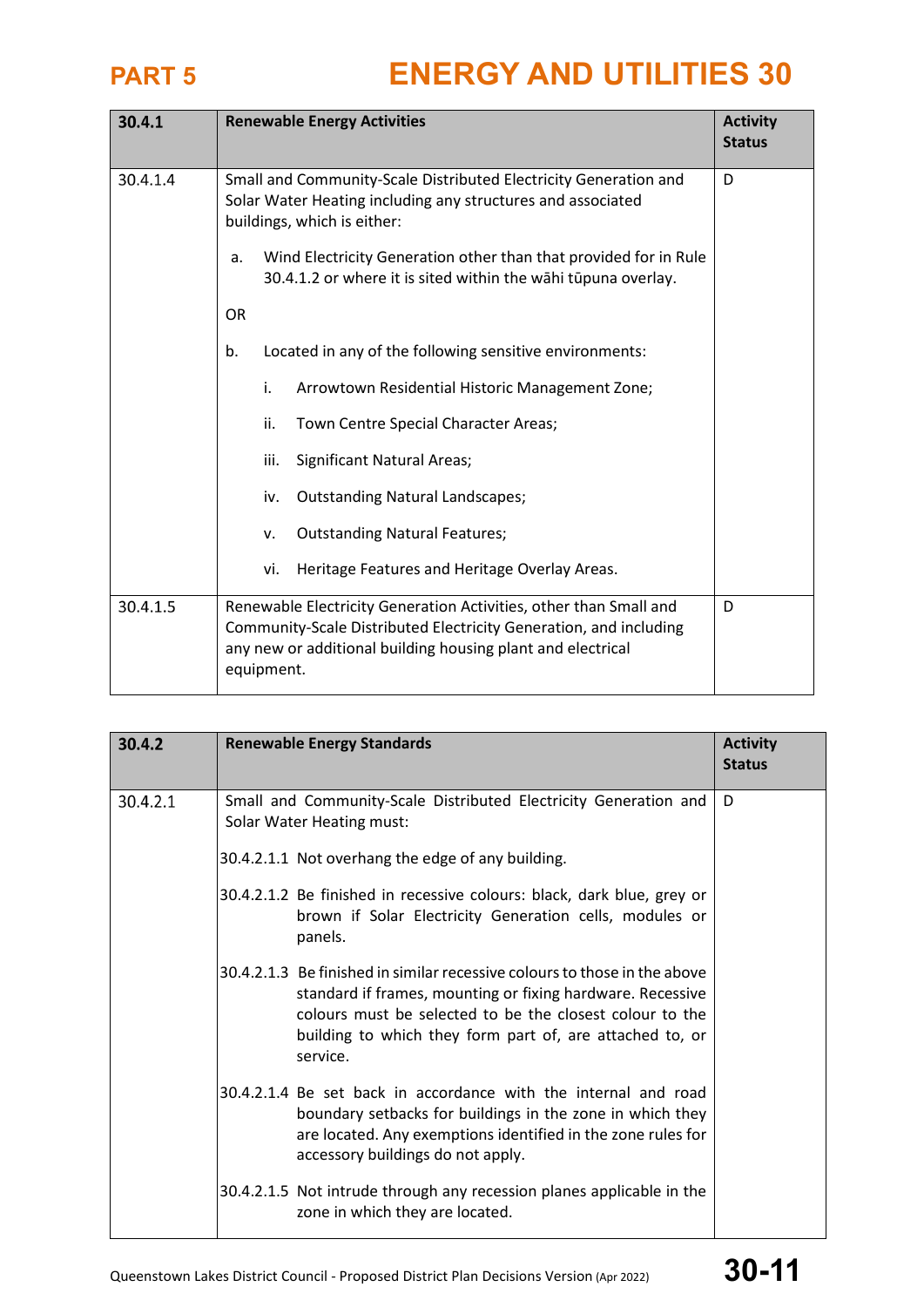| 30.4.2   | <b>Renewable Energy Standards</b>                                                                                                                                                                                                 | <b>Activity</b><br><b>Status</b> |
|----------|-----------------------------------------------------------------------------------------------------------------------------------------------------------------------------------------------------------------------------------|----------------------------------|
|          | 30.4.2.1.6 Not protrude more than a maximum of 0.5 m above the<br>maximum height limit specified for the zone if solar panels<br>on a sloping roof.                                                                               |                                  |
|          | 30.4.2.1.7 Not protrude a maximum of 1.0 m above the maximum<br>height limit specified for the zone, for a maximum area of<br>$5m2$ if solar panels on a flat roof.                                                               |                                  |
|          | 30.4.2.1.8 Not exceed 150m <sup>2</sup> in area if free standing Solar Electricity<br>Generation and Solar Water Heating.                                                                                                         |                                  |
|          | 30.4.2.1.9 Not exceed 2.0 metres in height if free standing Solar<br>Electricity Generation and Solar Water Heating.                                                                                                              |                                  |
|          | 30.4.2.1.10 Be located within an approved building platform where<br>located in the Rural, Gibbston Character or Rural Lifestyle<br>Zone.                                                                                         |                                  |
|          | 30.4.2.1.11 Be attached to an existing building or structure when<br>located within an identified wāhi tūpuna and outside of<br>the urban environment.                                                                            |                                  |
| 30.4.2.2 | Mini and Micro Hydro Electricity Generation must:                                                                                                                                                                                 | D                                |
|          | 30.4.2.2.1 Comply with Road and Internal Boundary Building Setbacks<br>in the zone in which they are located.                                                                                                                     |                                  |
|          | 30.4.2.2.2 Not exceed 2.5 metres in height.                                                                                                                                                                                       |                                  |
|          | 30.4.2.2.3 Be finished in recessive colours consistent with the building<br>it is servicing on site.                                                                                                                              |                                  |
|          | Note: Reference should also be made to the Otago Regional Council<br>Regional Plan: Water.                                                                                                                                        |                                  |
| 30.4.2.3 | Wind Electricity Generation must:                                                                                                                                                                                                 | D                                |
|          | 30.4.2.3.1 Comprise no more than two Wind Electricity Generation<br>turbines or masts on any site.                                                                                                                                |                                  |
|          | 30.4.2.3.2 Involve no lattice towers.                                                                                                                                                                                             |                                  |
|          | 30.4.2.3.3 Be set back in accordance with the internal and road<br>boundary setbacks for buildings in the zone in which they<br>are located. Any exemptions identified in the zone rules for<br>accessory buildings do not apply. |                                  |
|          | 30.4.2.3.4 Not exceed the maximum height or intrude through any<br>recession planes applicable in the zone in which they are<br>located.                                                                                          |                                  |
|          | 30.4.2.3.5 Be finished in recessive colours with a light reflectance<br>value of less than 16%.                                                                                                                                   |                                  |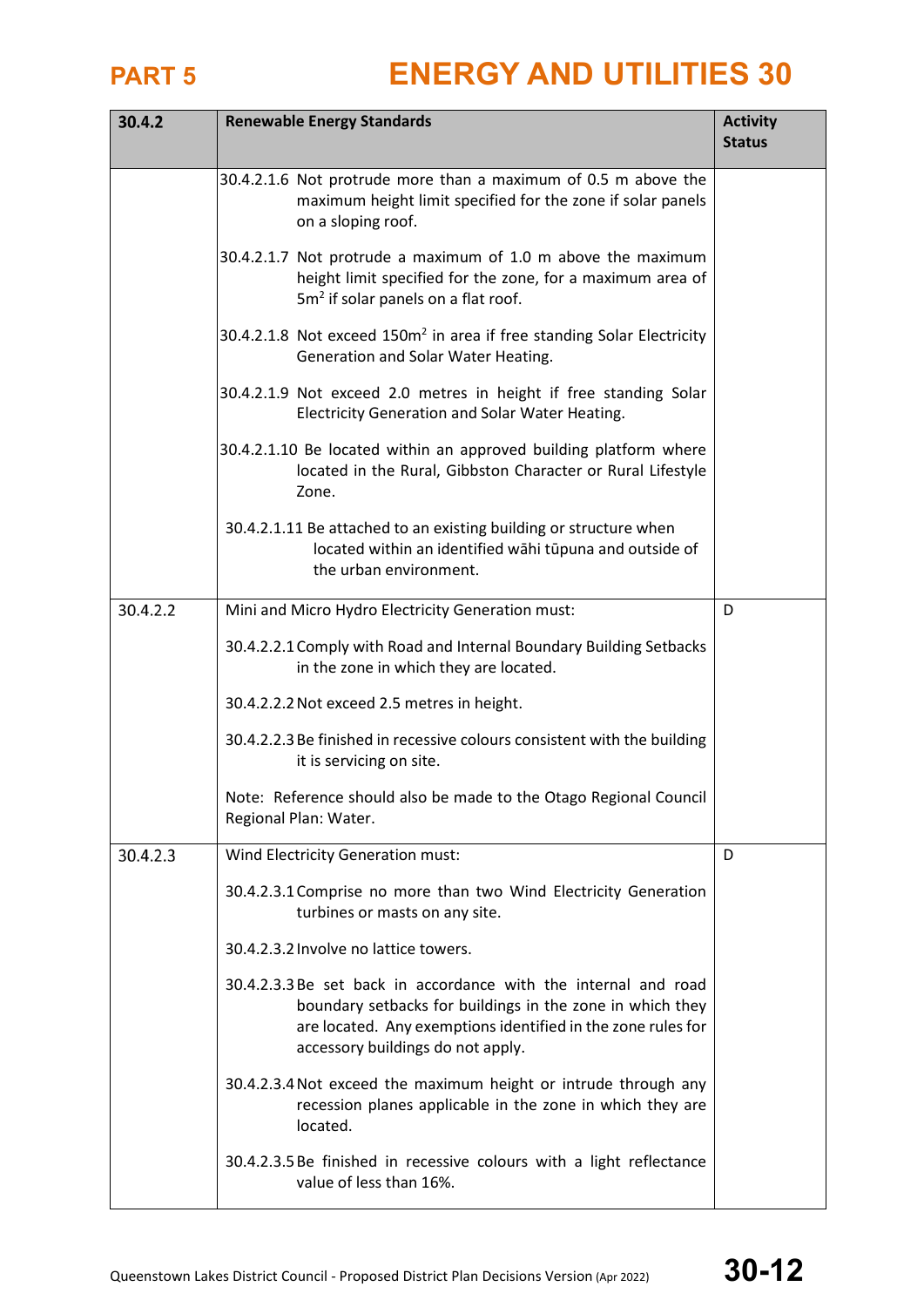| 30.4.2   | <b>Renewable Energy Standards</b>                                                                                                                                                                                                                      | <b>Activity</b><br><b>Status</b> |
|----------|--------------------------------------------------------------------------------------------------------------------------------------------------------------------------------------------------------------------------------------------------------|----------------------------------|
|          | Notes:                                                                                                                                                                                                                                                 |                                  |
|          | In the Rural and Gibbston Character Zones the maximum height shall<br>be that specified for non-residential building ancillary to viticulture or<br>farming activities (10m).                                                                          |                                  |
|          | The maximum height for a wind turbine shall be measured to the tip<br>of blade when in vertical position.                                                                                                                                              |                                  |
|          | Wind turbines must comply with Chapter 36 (Noise).                                                                                                                                                                                                     |                                  |
| 30.4.2.4 | <b>Biomass Electricity Generation</b>                                                                                                                                                                                                                  | D                                |
|          | 30.4.2.4.1 Biomass Electricity Generation fuel material shall be<br>sourced on the same site as the generation plant, except<br>where the generation plant is located in Industrial Zones<br>(and Industrial Activities Areas within Structure Plans). |                                  |
|          | 30.4.2.4.2 Any outdoor storage of Biomass Electricity Generation fuel<br>material shall be screened from adjoining sites and public<br>places.                                                                                                         |                                  |
|          | 30.4.2.4.3 Biomass Electricity Generation plant and equipment shall<br>be located inside a Building.                                                                                                                                                   |                                  |
|          | Note: Reference should also be made to the Otago Regional Council<br>Regional Plan: Air                                                                                                                                                                |                                  |
| 30.4.2.5 | Buildings for renewable energy activities                                                                                                                                                                                                              | D                                |
|          | Any building housing plant and electrical equipment associated with<br>Renewable Electricity Generation activities, unless permitted in the<br>zone in which it located or approved by resource consent, shall:                                        |                                  |
|          | 30.4.2.5.1 Not exceed 10m <sup>2</sup> in area and 2.5m in height.                                                                                                                                                                                     |                                  |
|          | 30.4.2.5.2 Be set back in accordance with the internal and road<br>boundary setbacks for accessory buildings in the zone in<br>which it is located.                                                                                                    |                                  |
|          | 30.4.2.5.3 Be finished in recessive colours, consistent with the building<br>it is servicing on site.                                                                                                                                                  |                                  |

| 30.4.3   | <b>Non-Renewable Energy Activities</b>                                                                                                                         | <b>Activity</b><br><b>Status</b> |
|----------|----------------------------------------------------------------------------------------------------------------------------------------------------------------|----------------------------------|
| 30.4.3.1 | Non-renewable Electricity Generation where either:<br>the generation only supplies activities on the site on which it is<br>а.<br>located and involves either: | P                                |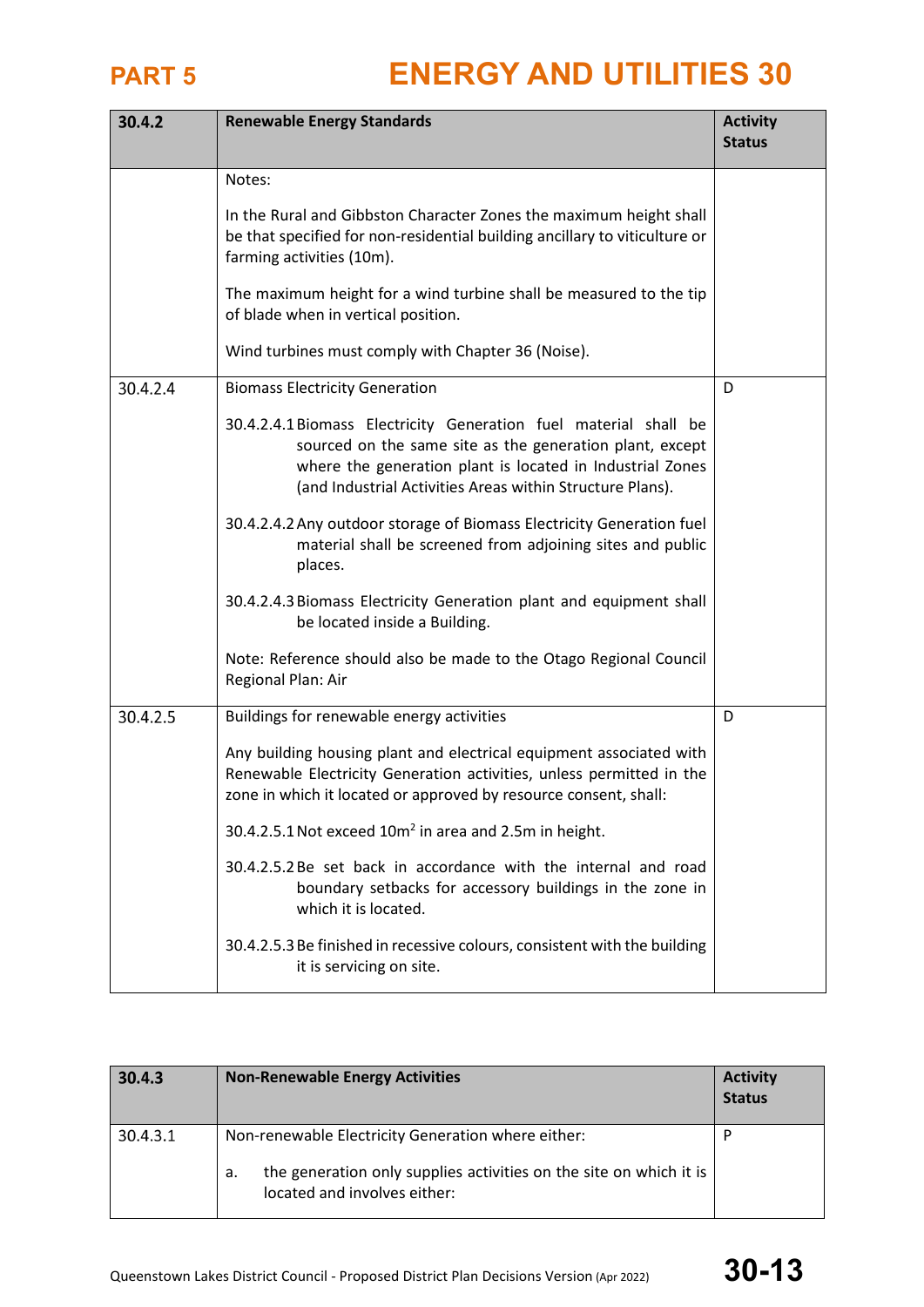|          | standby generators associated with community, health care,<br>i.<br>and utility activities; or<br>ii. generators that are part of a Stand-Alone Power System on<br>sites that do not have connection to the local distributed<br>electricity network. |     |
|----------|-------------------------------------------------------------------------------------------------------------------------------------------------------------------------------------------------------------------------------------------------------|-----|
|          | OR.                                                                                                                                                                                                                                                   |     |
|          | b.<br>generators that supply the local distributed electricity network<br>for a period not exceeding 3 months in any calendar year.                                                                                                                   |     |
|          | Note: Diesel Generators must comply with the provisions of Chapter<br>36 (Noise).                                                                                                                                                                     |     |
| 30.4.3.2 | Non-Renewable Energy Activities which are not otherwise specified.                                                                                                                                                                                    | NC. |

## **30.5 Utility Rules**

| 30.5.1   | <b>General Utility Activities</b>                                                                                                                                                                                                                                             | <b>Activity</b><br><b>Status</b> |
|----------|-------------------------------------------------------------------------------------------------------------------------------------------------------------------------------------------------------------------------------------------------------------------------------|----------------------------------|
| 30.5.1.1 | Buildings associated with a Utility                                                                                                                                                                                                                                           | P                                |
|          | Any building or cabinet or structure of $10m2$ or less in total footprint<br>or 3m or less in height which is not located in the areas listed in Rule<br>30.5.1.15.                                                                                                           |                                  |
|          | This rule does not apply to:                                                                                                                                                                                                                                                  |                                  |
|          | masts for navigation or meteorology<br>a.                                                                                                                                                                                                                                     |                                  |
|          | poles, antennas, and associated cabinets (cabinets up to 10m <sup>2</sup> in<br>$b_{1}$<br>area and 3m in height, exclusive of any plinth or other<br>foundation), for telecommunication and radio communication                                                              |                                  |
|          | lines and support structures.<br>$\mathsf{C}$ .                                                                                                                                                                                                                               |                                  |
| 30.5.1.2 | Flood Protection Works for the maintenance, reinstatement, repair or<br>replacement of existing flood protection works for the purpose of<br>maintaining the flood carrying capacity of water courses and/or<br>maintaining the integrity of existing river protection works. | P                                |
| 30.5.1.3 | Underground pipes and incidental structures and equipment for<br>transmitting and distributing gas.                                                                                                                                                                           | P                                |
| 30.5.1.4 | Underground pipes and incidental structures and equipment for the<br>supply and drainage of water or wastewater.                                                                                                                                                              | P                                |
| 30.5.1.5 | Water and irrigation races, drains, channels and underground pipes<br>for water and irrigation, other than those activities restricted by Rule<br>30.5.1.4.                                                                                                                   | P                                |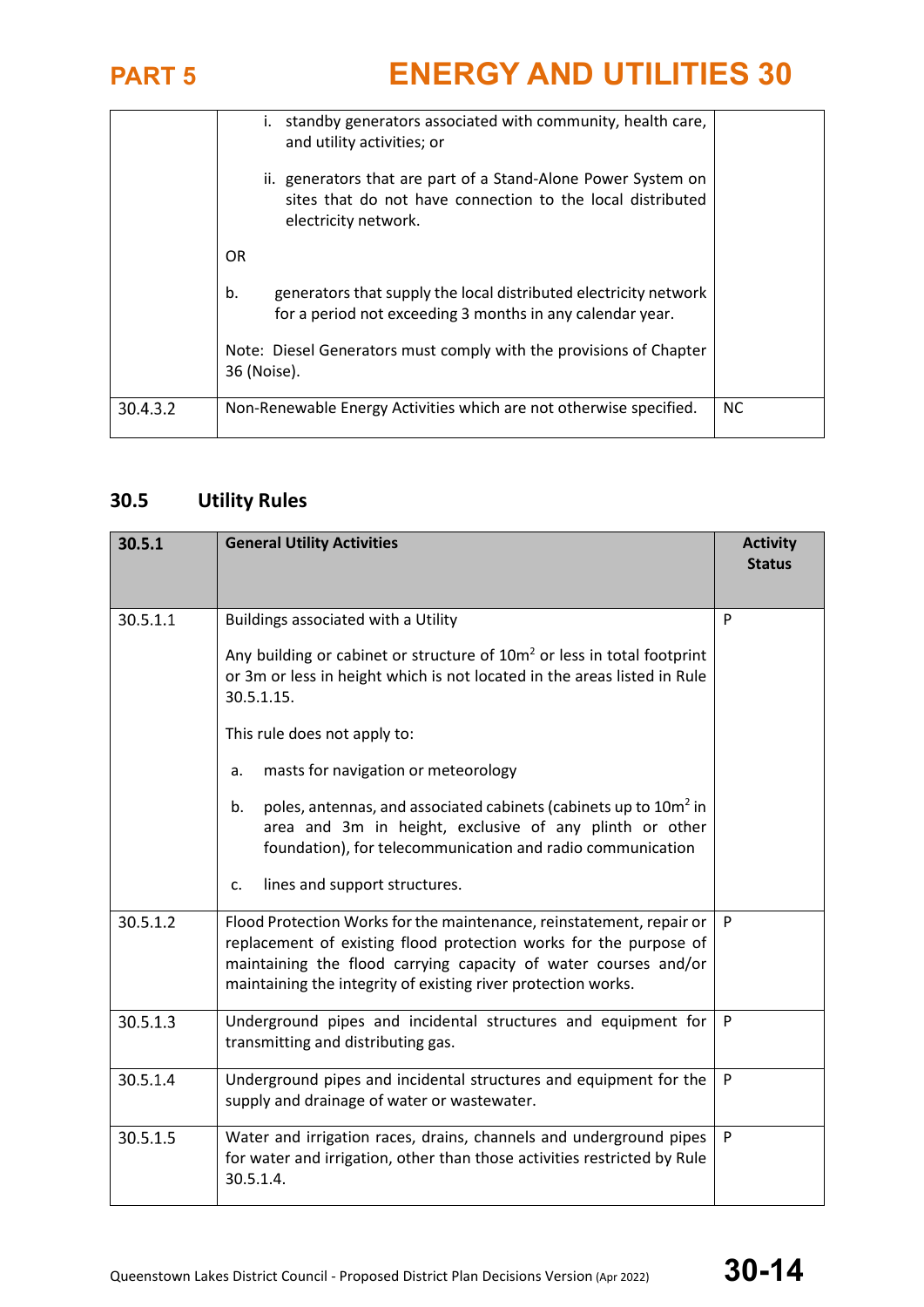| 30.5.1    | <b>General Utility Activities</b>                                                                                                                                                                           | <b>Activity</b><br><b>Status</b> |
|-----------|-------------------------------------------------------------------------------------------------------------------------------------------------------------------------------------------------------------|----------------------------------|
| 30.5.1.6  | Structures, facilities, plant, equipment and associated works for<br>monitoring and observation of natural hazards.                                                                                         | P                                |
| 30.5.1.7  | Maintenance, repair or replacement of existing structures, facilities,<br>plant, equipment and associated works for natural hazard mitigation.                                                              | P                                |
| 30.5.1.8  | Underground pipes and incidental structures and equipment for the<br>conveyance of stormwater.                                                                                                              | P                                |
| 30.5.1.9  | Water, wastewater and stormwater pump stations.                                                                                                                                                             | P                                |
| 30.5.1.10 | Stormwater detention/retention ponds or stormwater wetlands,<br>other than those activities restricted by Rule 30.5.1.13.<br>Control is reserved to:                                                        | C                                |
|           | effects on the use of open space;<br>a.                                                                                                                                                                     |                                  |
|           | provision of safe access for maintenance;<br>b.                                                                                                                                                             |                                  |
|           | effects on health and safety;<br>c.                                                                                                                                                                         |                                  |
|           | d.<br>landscaping.                                                                                                                                                                                          |                                  |
| 30.5.1.11 | Buildings (associated with a Utility)                                                                                                                                                                       | $\mathsf{C}$                     |
|           | The addition, alteration or construction of buildings greater than $10m^2$<br>in total footprint or 3m in height other than buildings located in the<br>areas listed in Rule 30.5.1.15.                     |                                  |
|           | This rule does not apply to:                                                                                                                                                                                |                                  |
|           | masts or poles for navigation or meteorology;<br>a.                                                                                                                                                         |                                  |
|           | poles, antennas, and associated cabinets (cabinets up to 10m <sup>2</sup> in<br>b.<br>area and 3m in height, exclusive of any plinth or other<br>foundation) for telecommunication and radio communication; |                                  |
|           | line and support structures.<br>c.                                                                                                                                                                          |                                  |
|           | Control is reserved to:                                                                                                                                                                                     |                                  |
|           | location;<br>a.                                                                                                                                                                                             |                                  |
|           | external appearance and visual effects;<br>b.                                                                                                                                                               |                                  |
|           | associated earthworks;<br>c.                                                                                                                                                                                |                                  |
|           | parking and access;<br>d.                                                                                                                                                                                   |                                  |
|           | landscaping.<br>e.                                                                                                                                                                                          |                                  |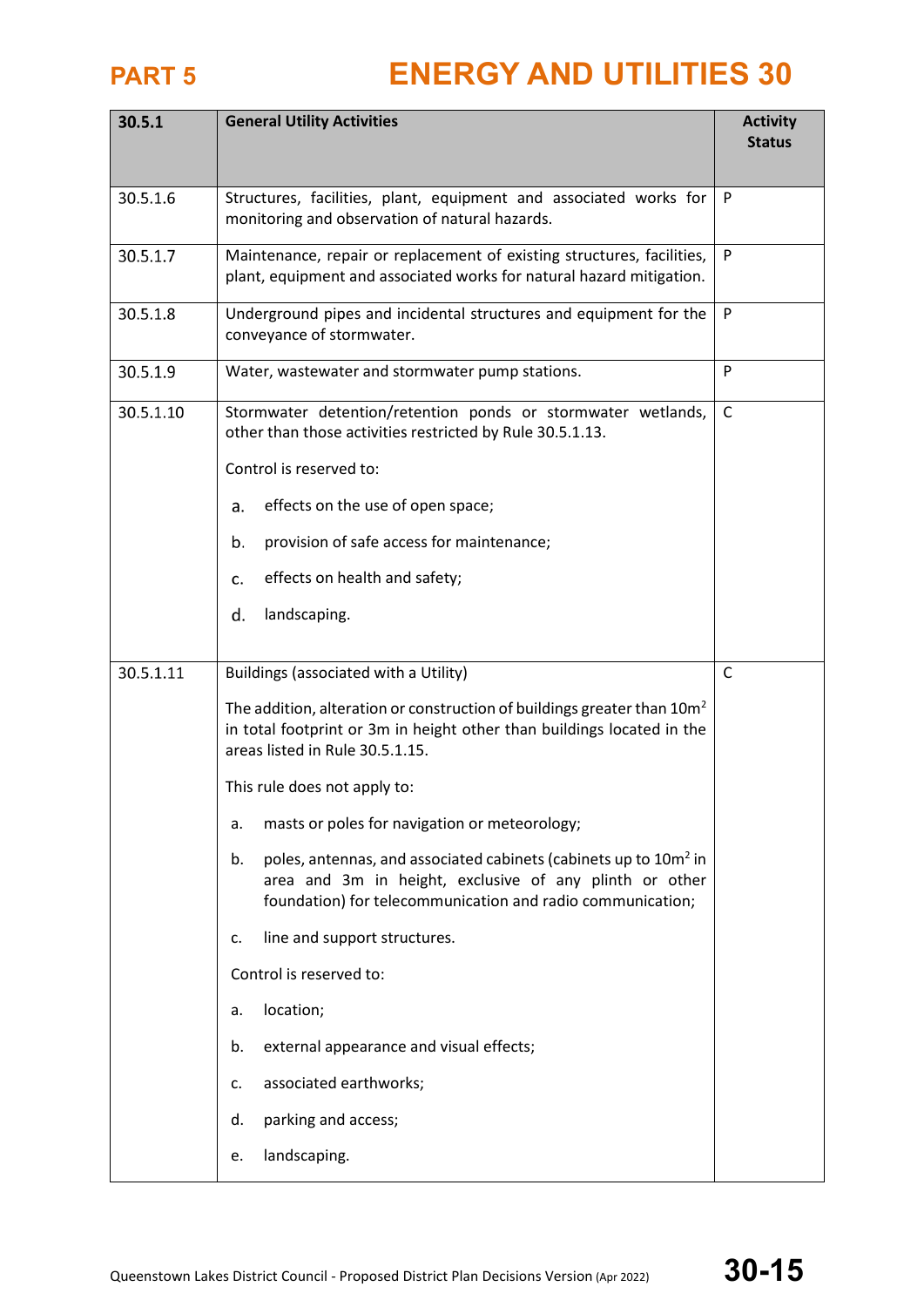| 30.5.1    | <b>General Utility Activities</b>                                                                                                                                                                                   | <b>Activity</b><br><b>Status</b> |
|-----------|---------------------------------------------------------------------------------------------------------------------------------------------------------------------------------------------------------------------|----------------------------------|
| 30.5.1.12 | Aboveground pipelines and attached ancillary structures for the<br>conveyance of water, wastewater, stormwater and gas.                                                                                             | <b>RD</b>                        |
|           | Discretion is restricted to:                                                                                                                                                                                        |                                  |
|           | a. functional needs of the utilities;                                                                                                                                                                               |                                  |
|           | b. visual effects;                                                                                                                                                                                                  |                                  |
|           | c. location, limited to the operation and function of the<br>site, existing activities and effects on amenity values;                                                                                               |                                  |
|           | d. odour effects.                                                                                                                                                                                                   |                                  |
| 30.5.1.13 | Water and irrigation races, stormwater detention/retention ponds or<br>stormwater wetlands within the area around Queenstown and<br>Wānaka Airports identified in Figures 4 and Figures 5 in Section 30.7<br>below. | <b>RD</b>                        |
|           | Discretion is restricted to:                                                                                                                                                                                        |                                  |
|           | a. The risk to airport operations of increased bird strike at<br>Queenstown or Wānaka Airports and measures to mitigate<br>that risk.                                                                               |                                  |
| 30.5.1.14 | Structures, facilities, plant, equipment and associated works including<br>earthworks for the protection of the community from natural hazards<br>not otherwise provided for in Rule 30.5.1.7.                      | D                                |
| 30.5.1.15 | Buildings (associated with a Utility)                                                                                                                                                                               | D                                |
|           | Any addition, alteration or construction of buildings in:                                                                                                                                                           |                                  |
|           | any Significant Natural Areas;<br>а.                                                                                                                                                                                |                                  |
|           | the Arrowtown Residential Historic Management Zone.<br>b.                                                                                                                                                           |                                  |
|           | This rule does not apply to:                                                                                                                                                                                        |                                  |
|           | masts or poles for navigation or meteorology;<br>a.                                                                                                                                                                 |                                  |
|           | poles, antennas, and associated cabinets (cabinets up to 10m <sup>2</sup> in<br>b.<br>area and 3m in height, exclusive of any plinth or other<br>foundation), for telecommunication and radio communication;        |                                  |
|           | lines and support structures, and associated electricity cabinets<br>c.<br>up to $10m^2$ in area and 3m in height, exclusive of any plinth or<br>other foundation).                                                 |                                  |
| 30.5.1.16 | Flood Protection Works not otherwise provided for in Rule 30.5.1.2                                                                                                                                                  | D                                |
| 30.5.1.17 | <b>Waste Management Facilities</b>                                                                                                                                                                                  | D                                |
| 30.5.1.18 | Water and Wastewater Treatment Facilities                                                                                                                                                                           | D                                |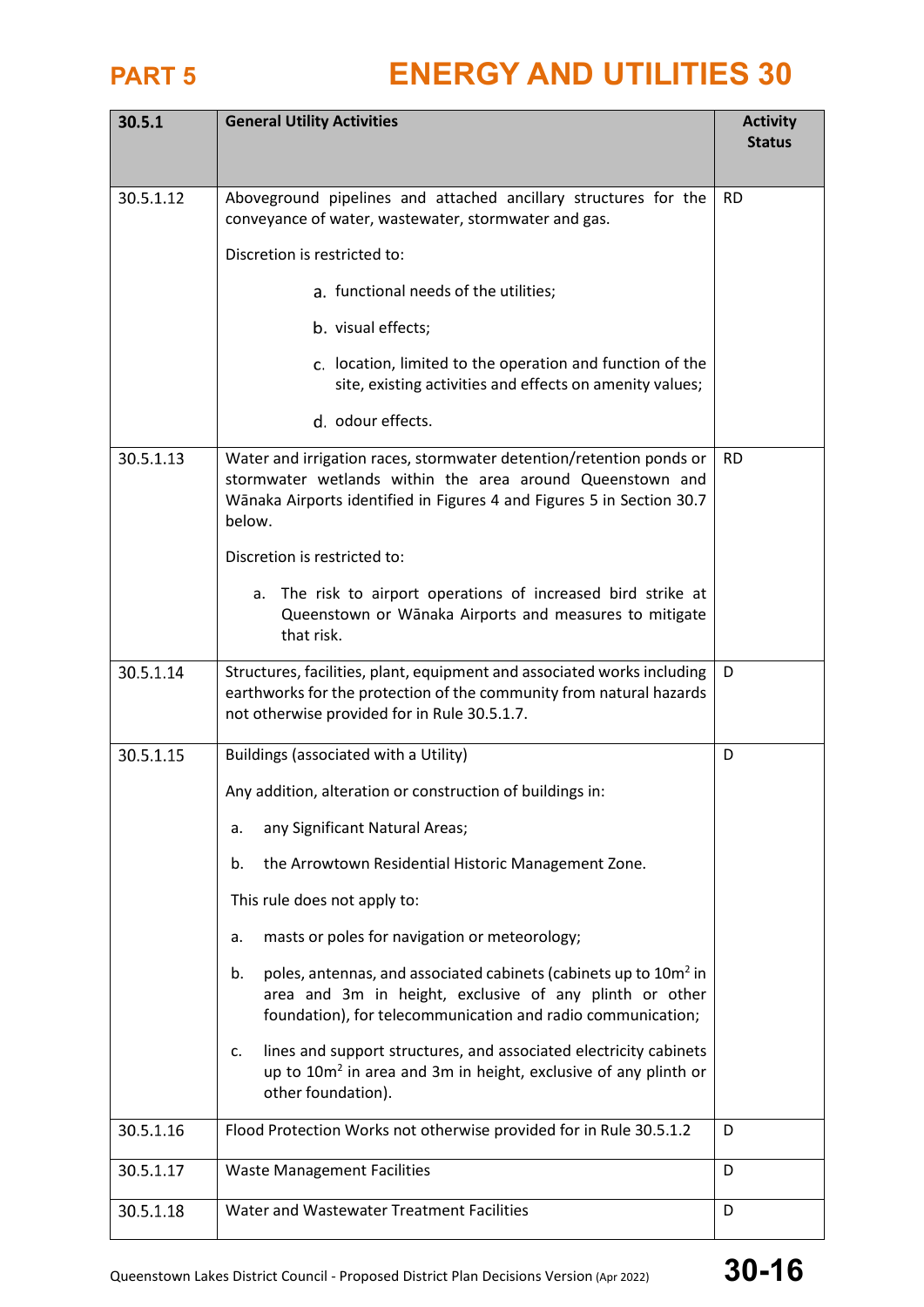| 30.5.1    | <b>General Utility Activities</b> |                                                                                                                              | <b>Activity</b><br><b>Status</b> |
|-----------|-----------------------------------|------------------------------------------------------------------------------------------------------------------------------|----------------------------------|
| 30.5.1.19 | 30.5.1.19.1                       | Utilities and Buildings (associated with a Utility) which are not:<br>provided for in any National Environmental Standard;   | D                                |
|           | <b>OR</b>                         |                                                                                                                              |                                  |
|           | 30.5.19.2                         | otherwise listed in Rules 30.5.1.1 to 30.5.1.18,<br>30.5.3.1 to 30.5.3.5, 30.5.5.1 to 30.5.5.8, or 30.5.6.1<br>to 30.5.6.13. |                                  |

| 30.5.2   | <b>General Utilities - Standards</b>                                                                                                                                                               | Non-<br>compliance<br><b>Status</b> |
|----------|----------------------------------------------------------------------------------------------------------------------------------------------------------------------------------------------------|-------------------------------------|
| 30.5.2.1 | Setback from internal boundaries and road boundaries                                                                                                                                               | D                                   |
|          | Where the utility is a building, it must be set back in accordance with<br>the internal and road boundary setbacks for accessory buildings in the<br>zone in which it is located.                  |                                     |
|          | This rule does not apply to:                                                                                                                                                                       |                                     |
|          | poles, antennas, and associated cabinets (cabinets up to $10m²$ in<br>a.<br>area and 3m in height, exclusive of any plinth or other<br>foundation), for telecommunication and radio communication; |                                     |
|          | lines and support structures for telecommunications.<br>b.                                                                                                                                         |                                     |
| 30.5.2.2 | Buildings associated with a Utility in Outstanding Natural Landscapes<br>(ONL) and Outstanding Natural Features (ONF)                                                                              | D                                   |
|          | Any building within an ONL or ONF must be less than 10m <sup>2</sup> in area and<br>less than 3m in height.                                                                                        |                                     |
|          | This rule does not apply to:                                                                                                                                                                       |                                     |
|          | a. masts or poles for navigation or meteorology;                                                                                                                                                   |                                     |
|          | b. poles, antennas, and associated cabinets (cabinets up to $10m^2$ in<br>area and 3m in height, exclusive of any plinth or other<br>foundation), for telecommunication and radio communication;   |                                     |
|          | c. lines and support structures.                                                                                                                                                                   |                                     |
| 30.5.2.3 | Height                                                                                                                                                                                             | D                                   |
|          | All buildings or structures must comply with the relevant maximum<br>height provisions for buildings of the zone they are located in.                                                              |                                     |
|          | This rule does not apply to:                                                                                                                                                                       |                                     |
|          | a. masts or poles for navigation or meteorology;                                                                                                                                                   |                                     |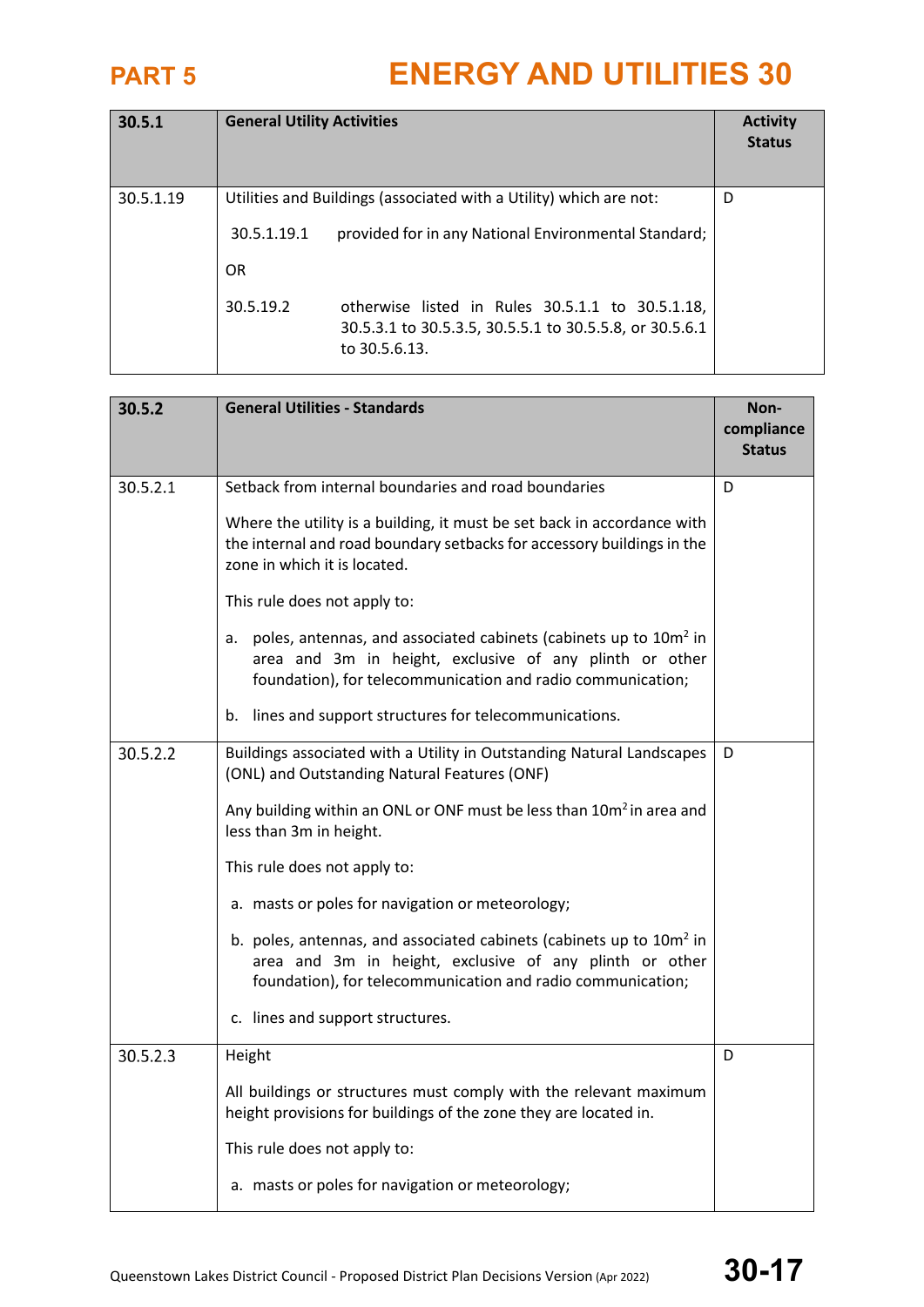| 30.5.2 | <b>General Utilities - Standards</b>                                                                                                                                                             | Non-<br>compliance<br><b>Status</b> |
|--------|--------------------------------------------------------------------------------------------------------------------------------------------------------------------------------------------------|-------------------------------------|
|        | b. poles, antennas, and associated cabinets (cabinets up to $10m^2$ in<br>area and 3m in height, exclusive of any plinth or other<br>foundation), for telecommunication and radio communication; |                                     |
|        | c. lines and support structures.                                                                                                                                                                 |                                     |

| 30.5.3   | <b>National Grid Activities</b>                                                                                                                                                                                                       | <b>Activity</b><br><b>Status</b> |
|----------|---------------------------------------------------------------------------------------------------------------------------------------------------------------------------------------------------------------------------------------|----------------------------------|
| 30.5.3.1 | <b>Minor Upgrading</b>                                                                                                                                                                                                                | P                                |
| 30.5.3.2 | Buildings, structures and activities that are not National Grid Sensitive<br>Activities within the National Grid Yard                                                                                                                 | P                                |
|          | Subject to compliance with Rules 30.5.4.1 and 30.5.4.2.                                                                                                                                                                               |                                  |
| 30.5.3.3 | Earthworks within the National Grid Yard                                                                                                                                                                                              | P                                |
|          | Subject to compliance with Rule 30.5.4.2                                                                                                                                                                                              |                                  |
| 30.5.3A  | Underground electricity cables                                                                                                                                                                                                        | P                                |
|          | The placement of underground electricity transmission cables<br>provided the ground surface is reinstated to the state it was prior to<br>works commencing.                                                                           |                                  |
| 30.5.3.4 | Buildings, structures and National Grid sensitive activities in the<br>vicinity of the Frankton Substation                                                                                                                            | $\mathsf{C}$                     |
|          | Any building, structure or National Grid sensitive activity or storage or<br>use of explosive or flammable Hazardous Substances* within 45m of<br>the designated boundary of Transpower New Zealand Limited's<br>Frankton Substation. |                                  |
|          | Control is reserved to:                                                                                                                                                                                                               |                                  |
|          | a. the extent to which the design and layout (including underground<br>cables, services and fencing) avoids adverse effects on the on-<br>going operation, maintenance upgrading and development of the<br>substation;                |                                  |
|          | b. the risk of electrical hazards affecting public or individual safety,<br>and the risk of property damage; and                                                                                                                      |                                  |
|          | c. measures proposed to avoid or mitigate potential adverse effects,<br>including reverse sensitivity effects.                                                                                                                        |                                  |
|          | Excludes storage or use of Hazardous Substances ancillary to<br>∗<br>Residential Activity.                                                                                                                                            |                                  |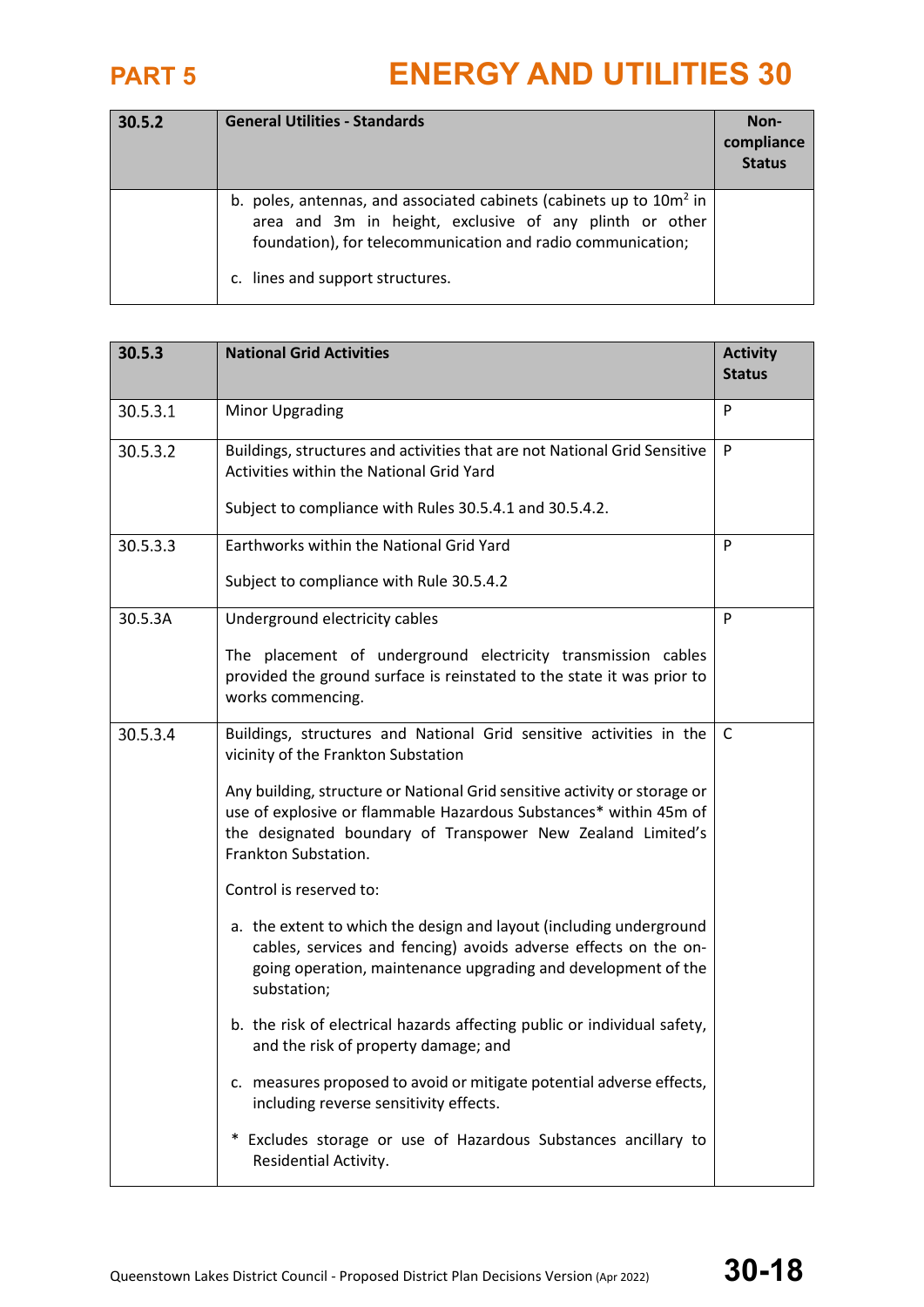| 30.5.3   | <b>National Grid Activities</b>                                                                                                                                                         | <b>Activity</b><br><b>Status</b> |
|----------|-----------------------------------------------------------------------------------------------------------------------------------------------------------------------------------------|----------------------------------|
| 30.5.3.5 | Erecting any lines, lattice towers or support structures for new<br>overhead lines to convey electricity (at a voltage of more than 110kV<br>with a capacity over 100MVA) in all zones. | D                                |
| 30.5.3.6 | National Grid Sensitive Activities in the National Grid Yard                                                                                                                            | <b>NC</b>                        |

| 30.5.4   | <b>National Grid Standards</b>                                                                                                                                                                                                    | Non-<br>compliance<br><b>Status</b> |
|----------|-----------------------------------------------------------------------------------------------------------------------------------------------------------------------------------------------------------------------------------|-------------------------------------|
| 30.5.4.1 | Buildings and Structures permitted within the National Grid Yard                                                                                                                                                                  | <b>NC</b>                           |
|          | 30.5.4.1.1 Buildings and structures that meets the safe electrical<br>clearance distances required by New Zealand Electrical<br>Code of Practice for Safe Electrical Distances (NZECP<br>34:2001).                                |                                     |
|          | 30.5.4.1.2 A non-conductive fence located 5m or more from any<br>National Grid Support Structure and no more than 2.5m in<br>height.                                                                                              |                                     |
|          | 30.5.4.1.3 A network utility, excluding a building or structure for the<br>reticulation and storage of water for irrigation purposes.                                                                                             |                                     |
|          | 30.5.4.1.4 Any new non-habitable building less than 2.5m high and<br>10m <sup>2</sup> in floor area and is more than 12m from a National<br>Grid transmission line support structure.                                             |                                     |
|          | 30.5.4.1.5 Any non-habitable building or structure used for<br>agricultural or horticultural activities provided that they<br>are:                                                                                                |                                     |
|          | less than 2.5m high;<br>а.                                                                                                                                                                                                        |                                     |
|          | located at least 12m from a National Grid transmission<br>b.<br>line support structure;                                                                                                                                           |                                     |
|          | c. not a wintering barn, produce packing facility, milking<br>shed/dairy shed (excluding the stockyards and ancillary<br>platforms), or a commercial glasshouse, or a structure<br>associated with irrigation, or a factory farm. |                                     |
|          | 30.5.4.1.6 Alterations to existing buildings that do not alter the<br>building envelope.                                                                                                                                          |                                     |
|          | 30.5.4.1.7 An agricultural or horticultural structure where Transpower<br>has given written approval in accordance with clause 2.4.1<br>of NZECP34:2001.                                                                          |                                     |
|          | Note: Refer to the Definitions for illustration of the National Grid Yard.                                                                                                                                                        |                                     |
| 30.5.4.2 | Earthworks permitted within the National Grid Yard                                                                                                                                                                                | <b>NC</b>                           |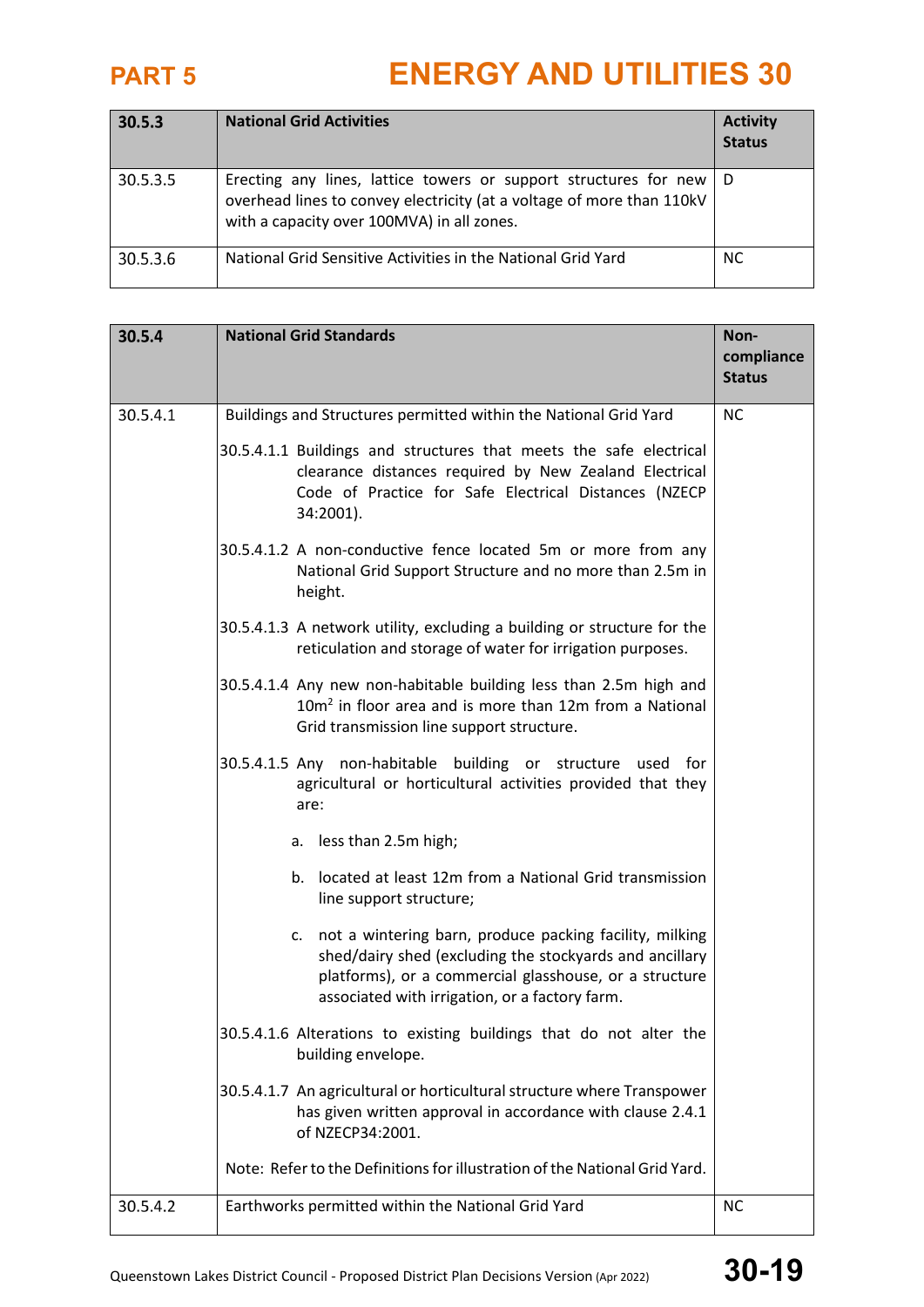| 30.5.4   | <b>National Grid Standards</b>                                                                                                                                                                                                                                                                                                                                                                      | Non-                        |
|----------|-----------------------------------------------------------------------------------------------------------------------------------------------------------------------------------------------------------------------------------------------------------------------------------------------------------------------------------------------------------------------------------------------------|-----------------------------|
|          |                                                                                                                                                                                                                                                                                                                                                                                                     | compliance<br><b>Status</b> |
|          |                                                                                                                                                                                                                                                                                                                                                                                                     |                             |
|          | 30.5.4.2.1 Earthworks within 6 metres of the outer visible edge of a<br>National Grid transmission line support structure must be<br>no deeper than 300mm.                                                                                                                                                                                                                                          |                             |
|          | 30.5.4.2.2 Earthworks between 6 metres to 12 metres from the outer<br>visible edge of a National Grid transmission line support<br>structure must be no deeper than 3 metres.                                                                                                                                                                                                                       |                             |
|          | 30.5.4.2.3 Earthworks must not create an unstable batter that will<br>affect a National Grid transmission line support structure.                                                                                                                                                                                                                                                                   |                             |
|          | 30.5.4.2.4 Earthworks must not result in a reduction in the existing<br>conductor clearance distance below what is required by the<br>NZECP 34:2001.                                                                                                                                                                                                                                                |                             |
|          | The following earthworks are exempt from the rules above:                                                                                                                                                                                                                                                                                                                                           |                             |
|          | 30.5.4.2.5 Earthworks undertaken by network utility operators in the<br>course of constructing or maintaining utilities providing the<br>work is not associated with buildings or structures for the<br>storage of water for irrigation purposes.                                                                                                                                                   |                             |
|          | 30.5.4.2.6 Earthworks undertaken<br>part of agricultural<br>as<br>or<br>horticultural activities or domestic gardening.                                                                                                                                                                                                                                                                             |                             |
|          | 30.5.4.2.7 Repair sealing, resealing of an existing road, footpath, farm<br>track or driveway.                                                                                                                                                                                                                                                                                                      |                             |
|          | Note: Refer to the Definitions for illustration of the National Grid Yard.                                                                                                                                                                                                                                                                                                                          |                             |
| 30.5.4.3 | Electric and magnetic fields                                                                                                                                                                                                                                                                                                                                                                        | <b>NC</b>                   |
|          | 30.5.4.3.1 Electric and magnetic fields must not exceed the<br>International Commission on Non-ionising Radiation<br>Protection Guidelines for limiting exposure to time varying<br>electric and magnetic fields (1Hz - 100kHz) (Health physics,<br>2010, 99(6); 818-836) and recommendations from the<br>World Health Organisation Monograph Environmental<br>Health Criteria (No 238, June 2007). |                             |

| 30.5.5   | <b>Electricity Distribution Activities</b>                                                                                            | <b>Activity</b><br><b>Status</b> |
|----------|---------------------------------------------------------------------------------------------------------------------------------------|----------------------------------|
| 30.5.5.1 | Minor Upgrading                                                                                                                       | P                                |
| 30.5.5.2 | Lines and Supporting Structures<br>The placement and upgrading of lines, poles and supporting structures<br>within formed legal road. | P                                |
| 30.5.5.3 | <b>Underground Electricity Cables</b>                                                                                                 | P                                |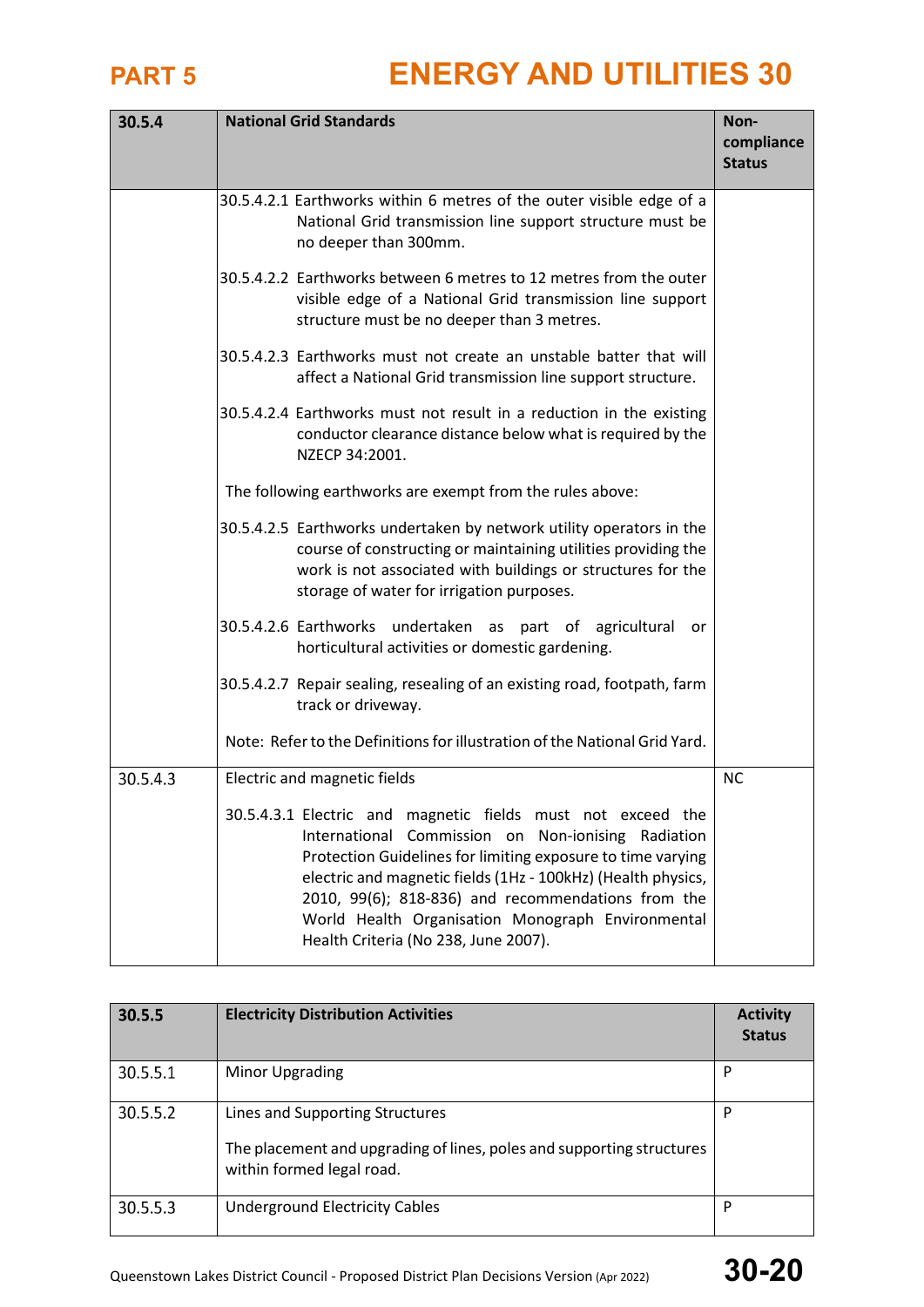| 30.5.5   | <b>Electricity Distribution Activities</b>                                                                                                                                                                                                                                                                                                                                 | <b>Activity</b><br><b>Status</b> |
|----------|----------------------------------------------------------------------------------------------------------------------------------------------------------------------------------------------------------------------------------------------------------------------------------------------------------------------------------------------------------------------------|----------------------------------|
|          | The placement of underground electricity distribution cables provided<br>the ground surface is reinstated to the state it was prior to works<br>commencing.                                                                                                                                                                                                                |                                  |
| 30.5.5.4 | Lines and Supporting Structures<br>Except as otherwise stated in Rules 30.5.5.2 above, and 30.5.5.5 below<br>new lines and associated above ground support structures including<br>masts, poles or ancillary equipment, but excluding lattice towers, to<br>convey electricity (at a voltage of equal to or less than 110kV at a<br>capacity equal to or less than 100MV). | $\mathsf{C}$                     |
|          | Control is reserved to:<br>location;<br>a.<br>route;<br>b.<br>height;<br>c.<br>appearance, scale and visual effects.<br>d.                                                                                                                                                                                                                                                 |                                  |
| 30.5.5.5 | Lines and Supporting Structures<br>Any line or support structure where it involves erecting any support<br>structures for overhead lines to convey electricity (at a voltage of<br>equal to or less than 110kV at a capacity of equal to or less than<br>100MVA) in any Outstanding Natural Feature or Outstanding Natural<br>Landscape or Significant Natural Areas.      | D                                |

| 30.5.6   | Telecommunications, radio communication, navigation or<br>meteorological communication activities                                                                                                                                                         | <b>Activity</b><br><b>Status</b> |
|----------|-----------------------------------------------------------------------------------------------------------------------------------------------------------------------------------------------------------------------------------------------------------|----------------------------------|
| 30.5.6.1 | <b>Minor Upgrading</b>                                                                                                                                                                                                                                    | P                                |
| 30.5.6.2 | New Aerial Lines and Supporting Structures within formed road<br>reserve; or<br>New aerial telecommunication line/s on existing telecommunication<br>or power structures including when located in sensitive environments<br>identified in Rule 30.5.6.5. | P                                |
| 30.5.6.3 | The construction, alteration, or addition to underground lines<br>providing the ground surface is reinstated to the state it was prior to<br>works commencing.                                                                                            | P                                |
| 30.5.6.4 | New Aerial Lines and Supporting Structures (outside formed road<br>reserve)<br>Not located in any of the sensitive environments identified by Rule<br>30.5.6.5                                                                                            | $\mathsf{C}$                     |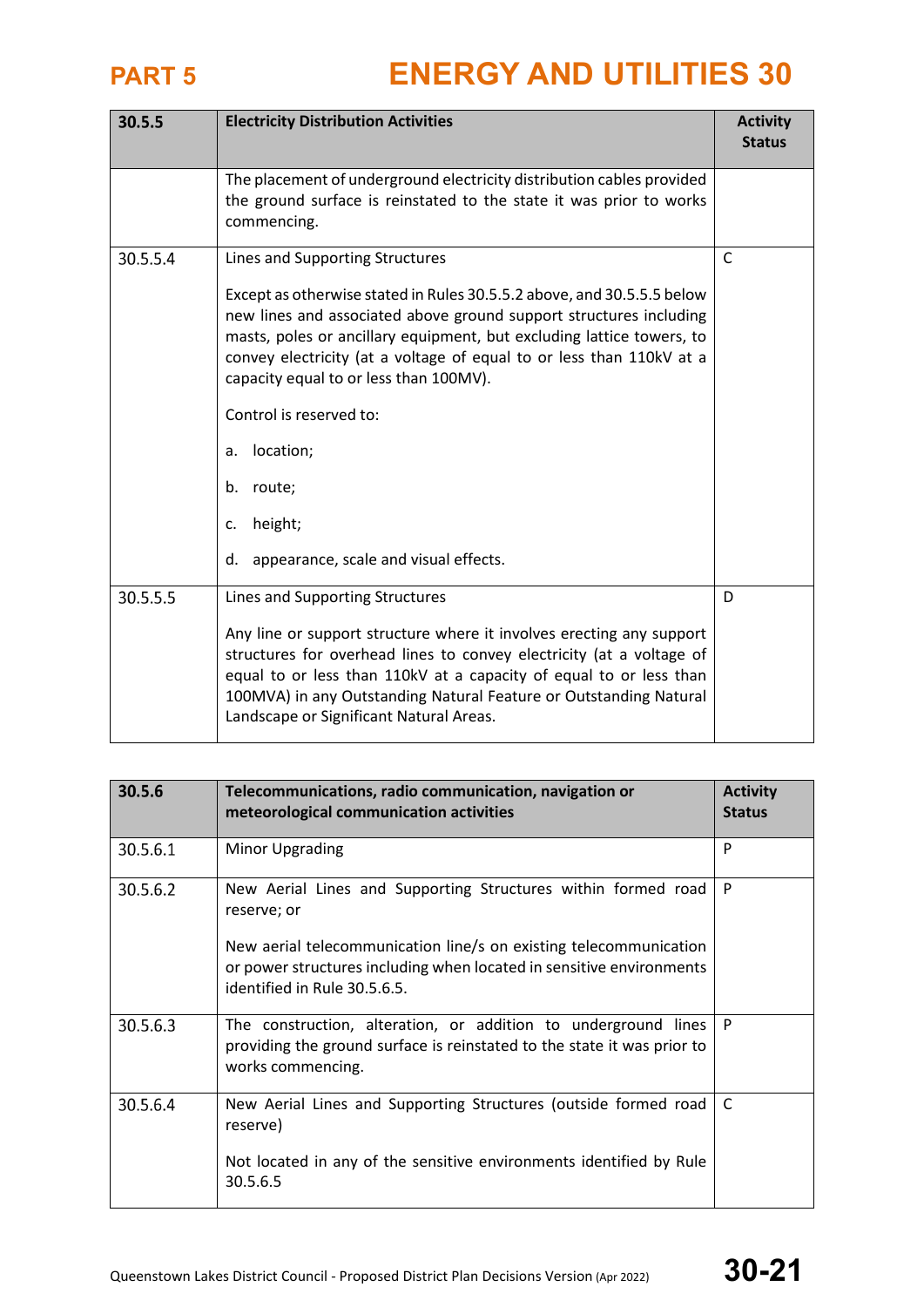| 30.5.6   | Telecommunications, radio communication, navigation or<br>meteorological communication activities                                                                                                                                                                                                                        | <b>Activity</b><br><b>Status</b> |
|----------|--------------------------------------------------------------------------------------------------------------------------------------------------------------------------------------------------------------------------------------------------------------------------------------------------------------------------|----------------------------------|
|          | Control is reserved to:                                                                                                                                                                                                                                                                                                  |                                  |
|          | location;<br>a.                                                                                                                                                                                                                                                                                                          |                                  |
|          | route;<br>b.                                                                                                                                                                                                                                                                                                             |                                  |
|          | appearance, scale and visual effects.<br>c.                                                                                                                                                                                                                                                                              |                                  |
| 30.5.6.5 | New Aerial Lines and Supporting Structures                                                                                                                                                                                                                                                                               | D                                |
|          | Any line or support structure within any Outstanding Natural Feature<br>or Outstanding Natural Landscape or Significant Natural Areas.                                                                                                                                                                                   |                                  |
| 30.5.6.6 | Poles                                                                                                                                                                                                                                                                                                                    | P                                |
|          | With a maximum height no greater than:                                                                                                                                                                                                                                                                                   |                                  |
|          | 18m in the High Density Residential (Queenstown - Flat Sites),<br>а.<br>Queenstown Town Centre, Wānaka Town Centre (Wānaka Height<br>Precinct) or Airport Zones;                                                                                                                                                         |                                  |
|          | 25m in the Rural Zone;<br>b.                                                                                                                                                                                                                                                                                             |                                  |
|          | 15m in the Business Mixed Use Zone (Queenstown);<br>c.                                                                                                                                                                                                                                                                   |                                  |
|          | 13m in the Local Shopping Centre, Business Mixed Use (Wānaka<br>d.<br>and Three Parks), or Jacks Point zones;                                                                                                                                                                                                            |                                  |
|          | 18m in the General Industrial and Service Zone provided that<br>e.<br>On sites adjoining or separated by a road from a Residential<br>i.<br>zone (including the Meadow Park Special Zone and the<br>Large Lot Residential Zone) the pole does not breach the<br>recession plane standard set out within Rule 18A.5.8(b); |                                  |
|          | f.<br>18m in the Three Parks Commercial Zone provided that;<br>Standard 19A.5.1 is complied with;<br>i.                                                                                                                                                                                                                  |                                  |
|          | 18m in the Three Parks Business Zone provided that:<br>g.<br>Standard 19B.5.1.4 is complied with;<br>i.                                                                                                                                                                                                                  |                                  |
|          | 11m in any other zone;<br>h.                                                                                                                                                                                                                                                                                             |                                  |
|          | 8m in any identified Outstanding Natural Landscape; and<br>i.                                                                                                                                                                                                                                                            |                                  |
|          | in the Commercial Precinct of the Settlement Zone at Cardrona,<br>j.<br>15m for single user facilities and 18m for multiple user facilities,<br>provided that in either case;                                                                                                                                            |                                  |
|          | i.<br>The pole does not breach the height recession planes in<br>Rule 20.5.14, applied at the boundary of the Commercial<br>Precinct;                                                                                                                                                                                    |                                  |
|          | The pole is set 3m back from any road boundary; and<br>ii.                                                                                                                                                                                                                                                               |                                  |
|          | The headframe and antenna dimension does not exceed<br>ii.<br>1.2m.                                                                                                                                                                                                                                                      |                                  |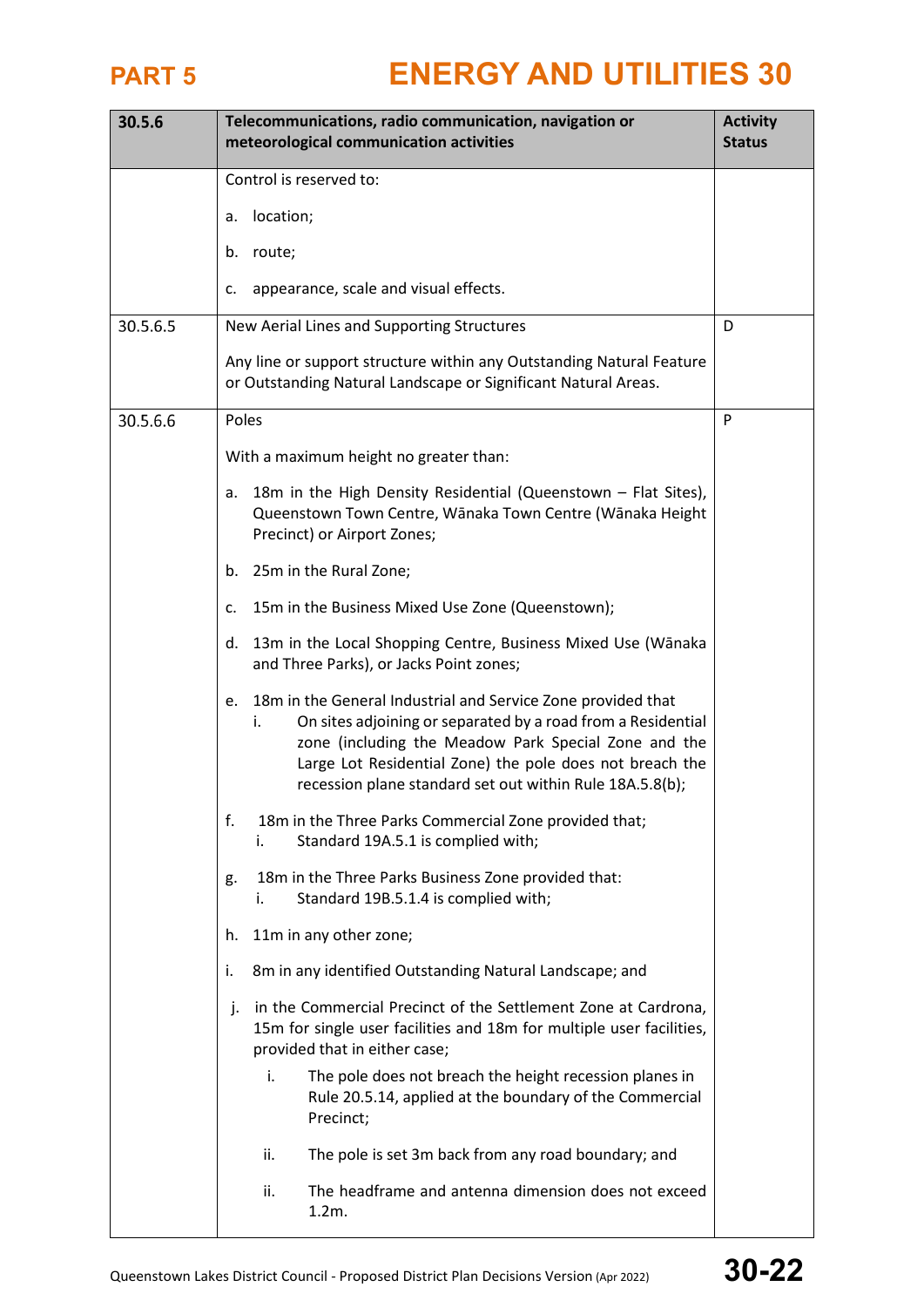| 30.5.6    | Telecommunications, radio communication, navigation or<br>meteorological communication activities                                                                                                                                              | <b>Activity</b><br><b>Status</b> |
|-----------|------------------------------------------------------------------------------------------------------------------------------------------------------------------------------------------------------------------------------------------------|----------------------------------|
|           | Where located in the Rural Zone within the Outstanding Natural<br>Landscape or Rural Character Landscape, poles must be finished in<br>colours with a light reflectance value of less than 16%.                                                |                                  |
| 30.5.6.7  | Poles                                                                                                                                                                                                                                          | D                                |
|           | Exceeding the maximum height for the zones identified in Rule<br>30.5.6.6 OR any pole located in                                                                                                                                               |                                  |
|           | any identified Outstanding Natural Feature;<br>a.                                                                                                                                                                                              |                                  |
|           | the Arrowtown Residential Historic Management Zone;<br>b.                                                                                                                                                                                      |                                  |
|           | Arrowtown Town Centre;<br>c.                                                                                                                                                                                                                   |                                  |
|           | Queenstown Special Character Area;<br>d.                                                                                                                                                                                                       |                                  |
|           | Significant Natural Area;<br>е.                                                                                                                                                                                                                |                                  |
|           | f.<br>Sites containing a Heritage Feature; and                                                                                                                                                                                                 |                                  |
|           | Heritage Overlay Areas.<br>g.                                                                                                                                                                                                                  |                                  |
| 30.5.6.8  | Antennas and ancillary equipment                                                                                                                                                                                                               | P                                |
|           | Provided that for panel antennas the maximum width is 0.7m, and for<br>all other antenna types the maximum surface area is no greater than<br>1.5m <sup>2</sup> and for whip antennas, less than 4m in length.                                 |                                  |
|           | Where located in the Rural Zone, Settlement Zone at Cardrona, within<br>the Outstanding Natural Landscape or Rural Landscape Classification,<br>antennae must be finished in colours with a light reflectance value of<br>less than 16%.       |                                  |
| 30.5.6.9  | Antennas and ancillary equipment                                                                                                                                                                                                               | C                                |
|           | Subject to Rule 30.5.6.10 provided that for panel antennas the<br>maximum width is between 0.7m and 1.0m, and for all other antenna<br>types the surface area is between $1.5m^2$ and $4m^2$ and for whip<br>antennas, more than 4m in length. |                                  |
|           | Control is reserved to all of the following:                                                                                                                                                                                                   |                                  |
|           | a. location;                                                                                                                                                                                                                                   |                                  |
|           | b. appearance, colour and visual effects                                                                                                                                                                                                       |                                  |
| 30.5.6.10 | Any antennas located in the following:                                                                                                                                                                                                         | D                                |
|           | any identified Outstanding Natural Feature;<br>a.                                                                                                                                                                                              |                                  |
|           | the Arrowtown Residential Historic Management Zone;<br>b.                                                                                                                                                                                      |                                  |
|           | Arrowtown Town Centre;<br>c.                                                                                                                                                                                                                   |                                  |
|           | Queenstown Special Character Area;<br>d.                                                                                                                                                                                                       |                                  |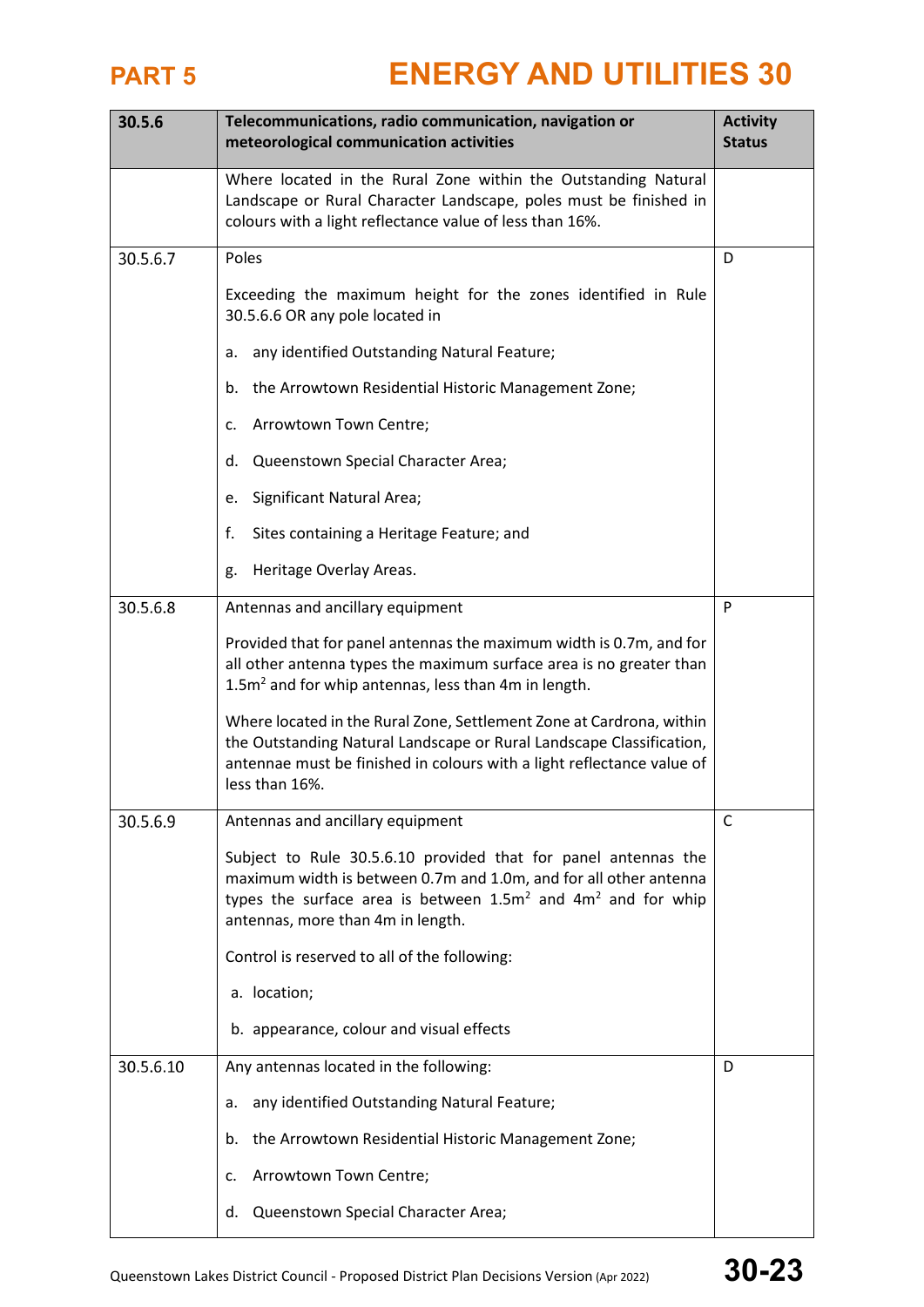| 30.5.6    | Telecommunications, radio communication, navigation or<br>meteorological communication activities                                                                                   | <b>Activity</b><br><b>Status</b> |
|-----------|-------------------------------------------------------------------------------------------------------------------------------------------------------------------------------------|----------------------------------|
|           | Significant Natural Areas; and<br>e.                                                                                                                                                |                                  |
|           | f.<br>Heritage, Features and Heritage Overlay Areas.                                                                                                                                |                                  |
| 30.5.6.11 | <b>Small Cell Units</b>                                                                                                                                                             | P                                |
|           | Provided that the small cell unit is not located within a Heritage<br>Precinct.                                                                                                     |                                  |
| 30.5.6.12 | Microcells                                                                                                                                                                          | C                                |
|           | A microcell and associated antennas, with a volume of between<br>0.11m <sup>3</sup> and 2.5m <sup>3</sup> provided that the microcell is not located within a<br>Heritage Precinct. |                                  |
|           | Control is reserved to:                                                                                                                                                             |                                  |
|           | appearance;<br>a.                                                                                                                                                                   |                                  |
|           | colour; and<br>b.                                                                                                                                                                   |                                  |
|           | visual effects.<br>$\mathsf{C}$ .                                                                                                                                                   |                                  |
| 30.5.6.13 | <b>Small Cell Units and Microcells</b>                                                                                                                                              | D                                |
|           | 30.5.6.13.1 A microcell and associated antennas, with a volume more<br>than $2.5m3$ .                                                                                               |                                  |
|           | <b>OR</b>                                                                                                                                                                           |                                  |
|           | 30.5.6.13.2 A small cell unit located within a Heritage Precinct.                                                                                                                   |                                  |

## **30.6 Rules - Non-Notification of Applications**

### 30.6.1 **Any application for resource consent for the following matters does not require the written approval of other persons and will not be notified or limited-notified:**

- 30.6.1.1 Controlled activities except for applications when within 45m of the designated boundary of Transpower New Zealand Limited's Frankton Substation.
- 30.6.1.2 Discretionary activities for Flood Protection Works.

### $30.6.2$ **Rules - Notification**

 $30.6.2.1$ For any application for resource consent made under Rules 30.5.3.4, and 30.5.4, when deciding who is an affected person for the purposes of section 95E of the Resource Management Act 1991 the Council will give specific consideration to Transpower New Zealand Limited.

## **30.7 Queenstown Airport and Wānaka Airport Figures**

Approach and Protection Measures for the purpose of Rule 30.5.1.13 only.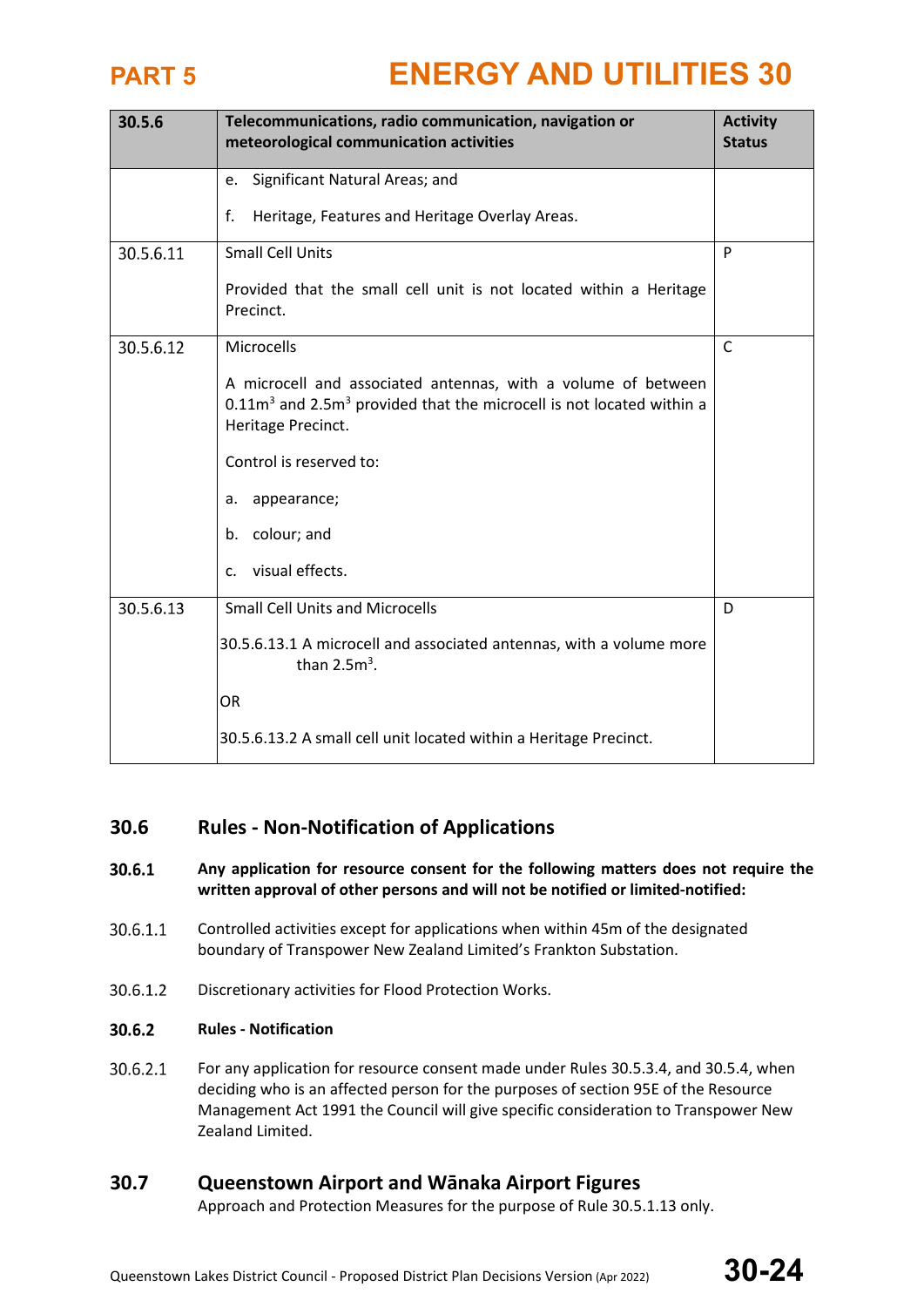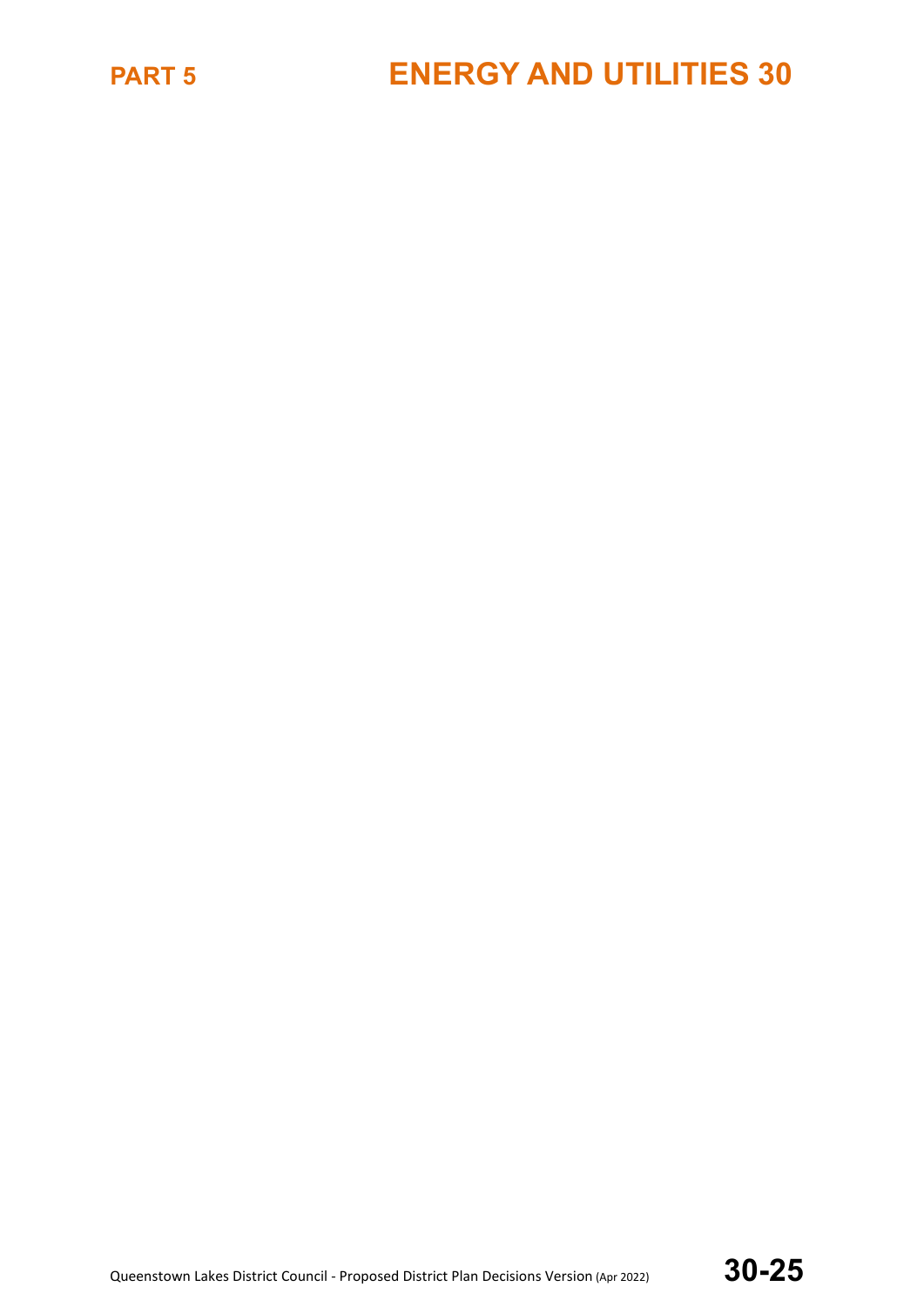